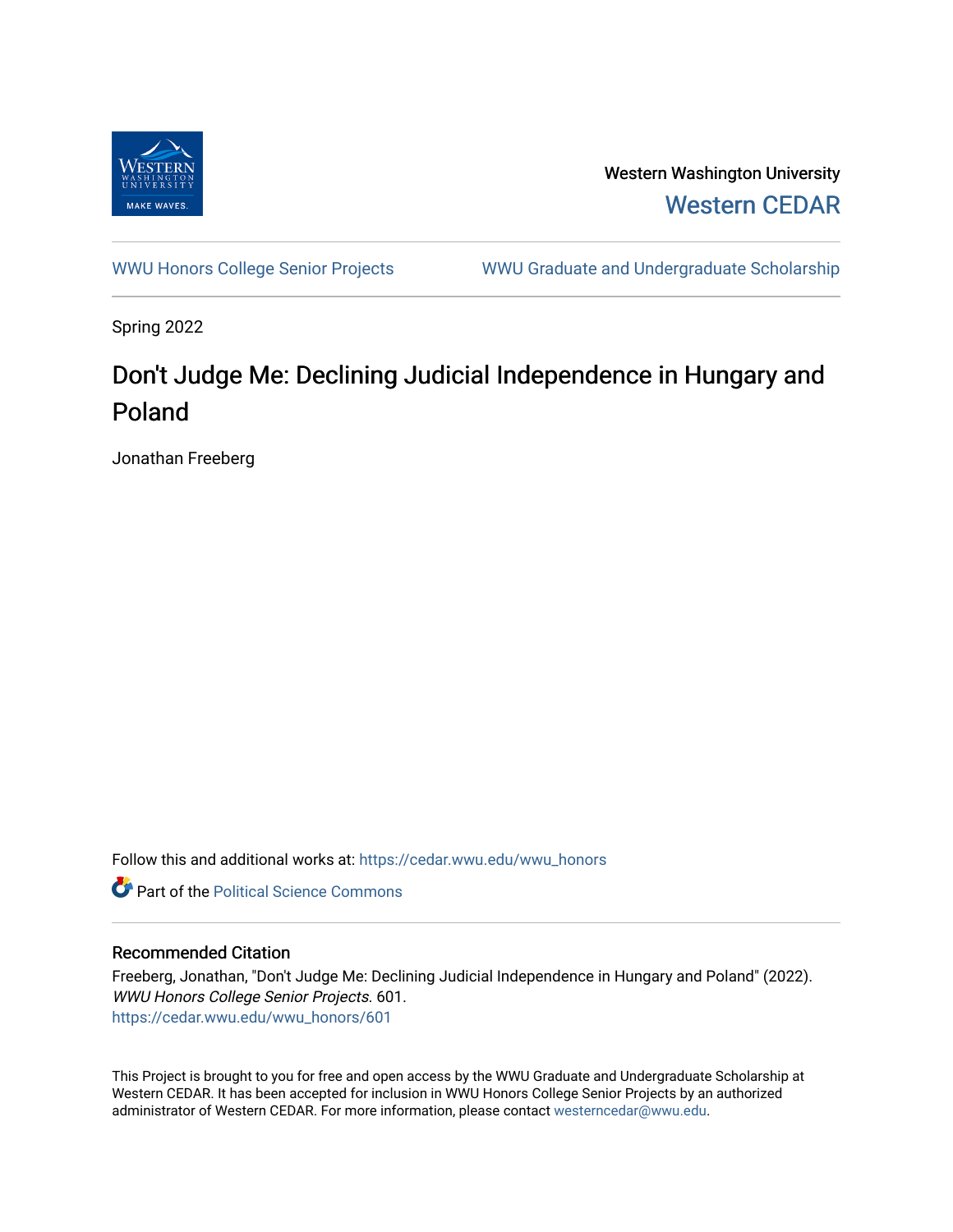# Don't Judge Me: Declining Judicial Independence

# in Hungary and Poland

By Jonathan Freeberg

Advised by Dr. Cynthia Horne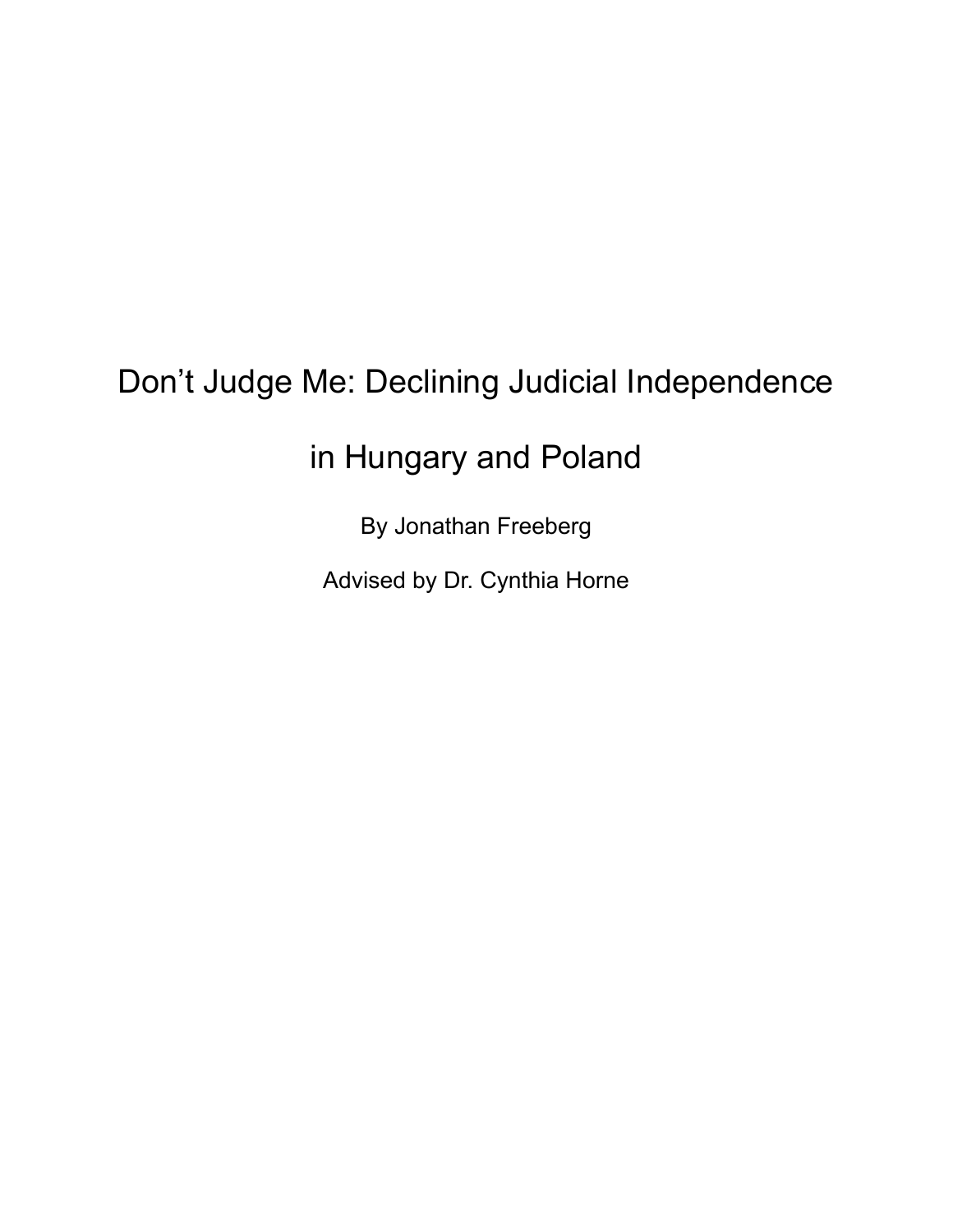#### **Abstract**

What can the Hungarian and Polish experiences teach us about the processes of decreasing judicial independence, and how does a decrease in judicial independence affect judicial trust and quality of governance? This paper process-traces the erosion of judicial independence in Hungary and Poland from 1989-2021, highlighting different mechanisms that lead to decreases in judicial autonomy. The cases show that formal reforms and informal changes to the membership of the judiciary are both effective at decreasing the independence of the judiciary. The data does not support that these changes lead to significant changes in judicial independence or quality of governance. The popularity of the governments enacting these reforms is a potential explanation for this lack of a significant relationship.

#### **Introduction**

Hungary and Poland have both experienced major changes in the structure and power of their judiciaries over the past two decades. Independence and judicial review have both been substantially reduced by the Hungarian Fidesz party and the Polish Law and Justice party, which has in turn reduced the separation of powers in each government. Both these countries possessed strong judiciaries that were seen as a model for other burgeoning democracies, and both experienced rapid declines from 2010-2020. What can be learned from the Hungarian and Polish experience regarding judicial independence, and have these experiences led to substantial impacts on institutional trust and separation of powers? This will be done through careful review of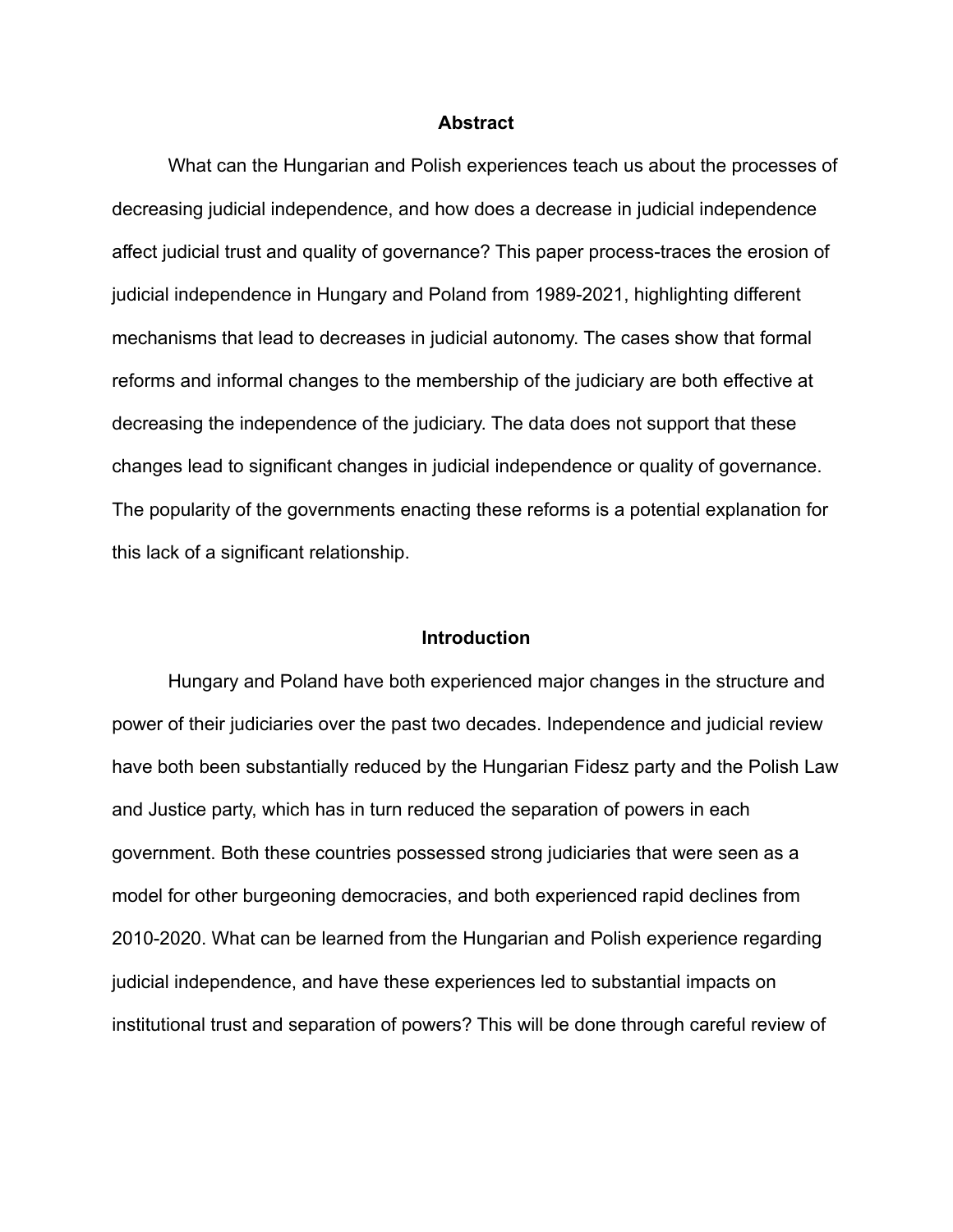significant events in the modern histories of each country, coupled with analysis of data about the countries.

Judicial independence and trust in the judiciary are the primary variables of concern in this paper. Judicial independence is a hotly debated topic, since at first glance it may appear less democratic than a judiciary completely responsive to popular support and elected officials for its decision-making. However, a judiciary must be able to make decisions independently of elected officials if it is to regulate and check the power of those elected officials (Kaufman 1980, Cameron 2010). When a judiciary has this independence reduced, as will be shown has happened in Hungary and Poland, then the government loses a primary check on its power.

The quality and independence of judicial institutions should be a concern for all citizens of democratic countries. As demonstrated by Hungary and Poland, the institutions of a democracy can erode fairly quickly without any violent regime changes. As an important check on the power of legislative and executive authority, judicial branches are central to preventing government overreach. As concerns grow in other nations, including the United States, about the independence and power of their judiciaries, Hungary and Poland are interesting case studies to see how these institutions fail. Beyond that, the importance of strong governments in Eastern Europe has recently come to the forefront with the Russian invasion of Ukraine. As countries that border Ukraine, the actions and rhetoric taken by the governments of Hungary and Poland are under increased scrutiny.

Trust in the judiciary is one of the many different types of trust that a citizen can possess. These include generalized social trust, specific social trust, specific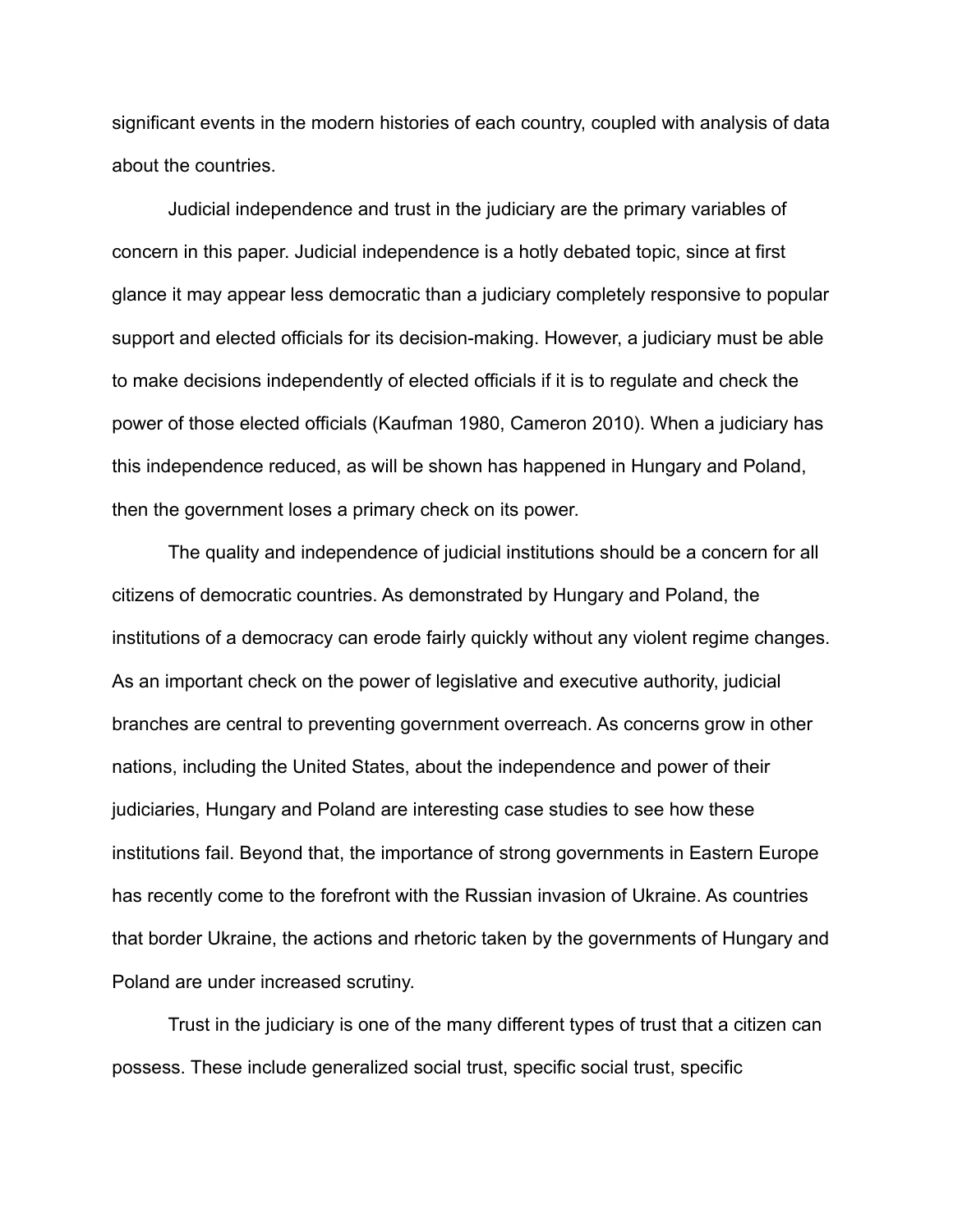institutional trust, political trust, and more. When discussing institutional trust, citizens can have different degrees of trust for the Parliament, judicial branch, executive branch, bureaucracies, and more. While all of these different types of trust are different and can exist independently from one another, they share some connections and correlations. Trust in the judiciary may be the type of trust this inquiry is primarily focused on, but it is by no means the only one. Trust in the judiciary can have significant effects on the rule of law in a country, economic efficiency, political stability, and trust in other governmental institutions.

Next, an overview of Hungary and Poland's 20th and 21st century histories will be provided. Parallels are clear, as both countries share many common experiences from the end of World War I until the modern day. Both countries spent their interwar years ruled by an authoritarian regime of a military leader. Both nations were occupied by the Nazi government and later the Soviets. Both countries shared a long period of communist rule from the end of World War II until the fall of the Soviet Union, when both countries established democracies and later joined the EU. Later, both nations saw the rise of populist right-wing political parties that began eroding democratic institutions. The different political tools utilized by each party, along with the similarities in the final outcomes, provides a unique look at how democratic institutions like the judiciary can erode.

Notably, these countries differed in how formal the erosion of the judiciary was. Hungary decreased the independence of their judiciary through formal constitutional reform. This was possible because the Fidesz party controlled over two-thirds of the seats in parliament. In Poland, the Law and Justice party had a simple majority and so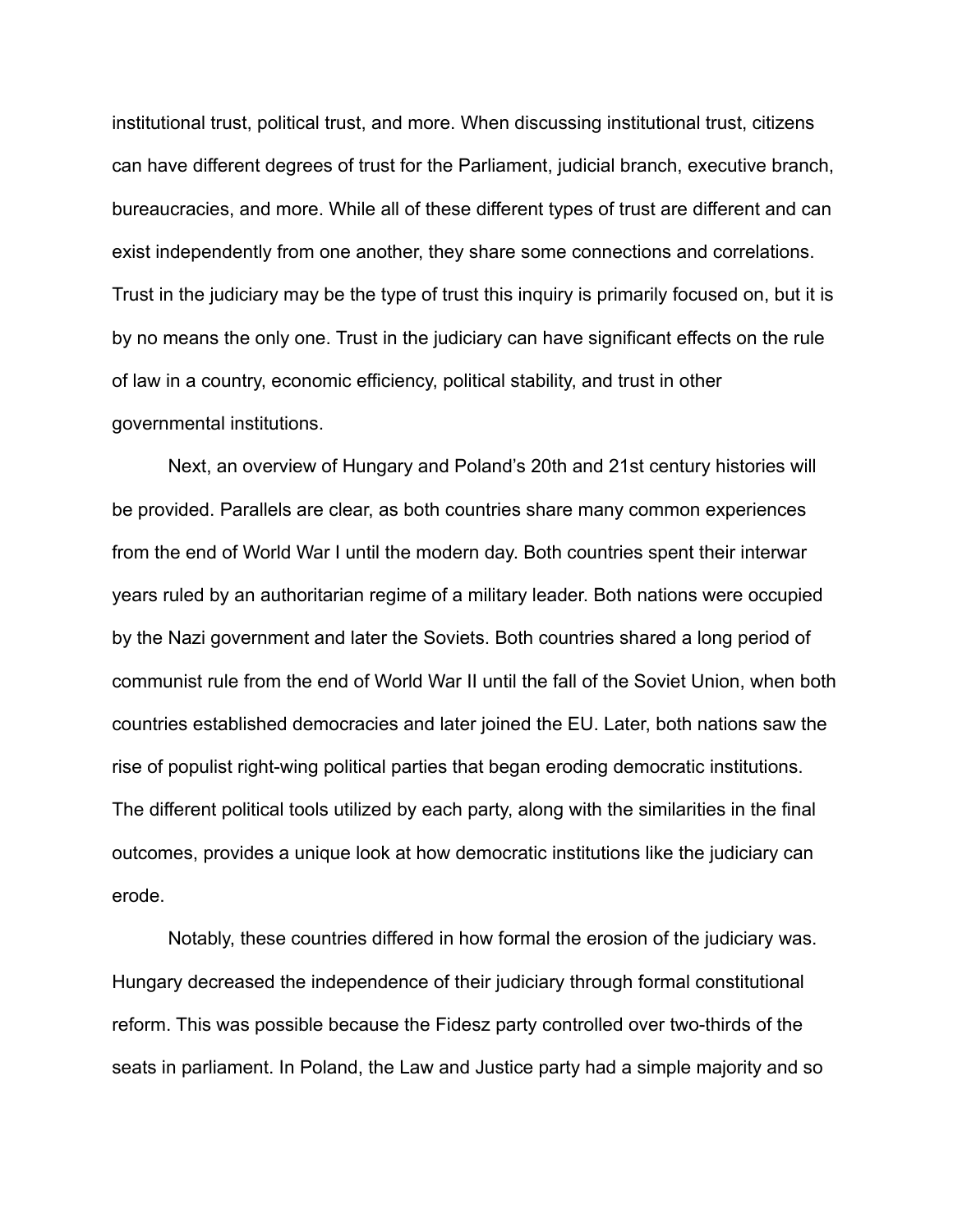could not amend the constitution without support from the opposition. The alternative used in Poland was through statutory changes, court packing, and refusal to comply with the court's orders. Although the methods were substantially different, the end result of a court that simply approves laws passed by the government was the same.

Lastly, political data will be used to observe objective changes in the quality of democracy in these countries. The differences in these outcomes over time allow us to see how political and social shifts have real outcomes in the data, and compare the countries. Significantly, the judicial independence and quality of government both began sharply declining after Fidesz took power in Hungary and Law and Justice took power in Poland. Although judicial autonomy cannot be directly tied to these changes, it is clear that the policies of these governments are having and effect. Notably, trust in the government has been rising during this period, perhaps as a result of the populist nature of these regimes. This section will include data analysis of judicial independence and governmental trust, which will show a weakly significant negative correlation. This correlation is barely significant with a small amount of data, which does not lead to a confident conclusion. Also included will be an analysis of political corruption and governmental trust, but a relationship will not be found at all.

Overall, the erosion of judicial independence in Hungary and Poland offers an opportunity to learn about how democratic institutions can deteriorate over time. In an era of increasing populism around the globe and conflict in Eastern Europe, learning about significant political and institutional changes can help us understand changes in the future.

#### **Literature Review**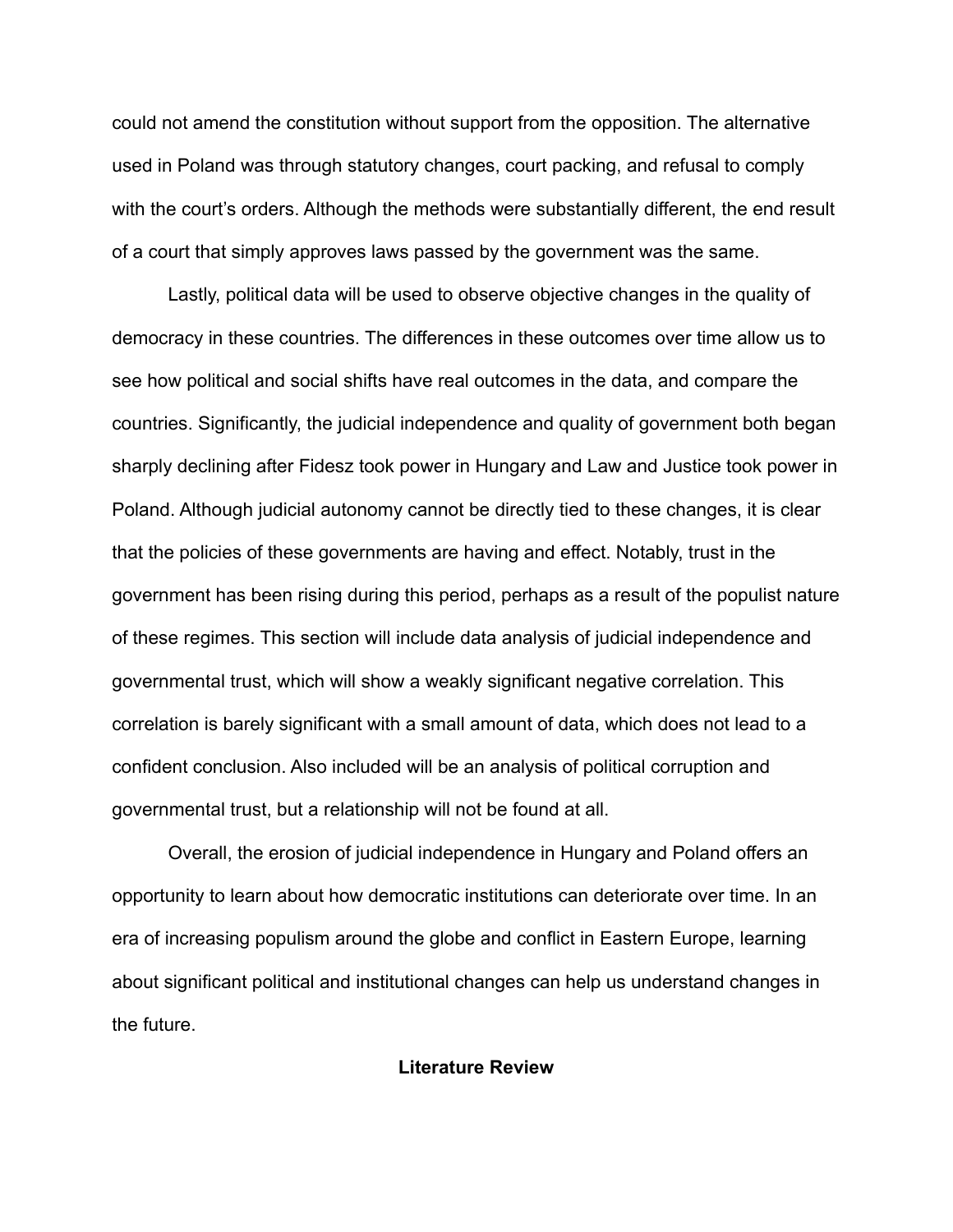#### What is Judicial Independence?

When discussing judicial independence, we are not talking about a court with absolutely no constraints. A completely independent court that could decide whatever it wanted based on the whims of the judge would be antithetical to our beliefs about rule of law (Burbank 2003, Ferejohn 1999). Most courts are meant to limit their decisions to ones firmly grounded in the constitution or statutes created by the legislature (Burbank 2003). Although these courts are not independent to decide laws without justification, they can still be independent.

Judicial independence can be defined as the ability of judges to make their decisions without interference or fear of retribution by other powers (Burbank 2003, Burbank 1999). This is important, because it allows for "judges free of congressional and executive control [to] be in a position to determine whether the assertion of power against the citizen is consistent with law" (Bator 1990, p.268). For a country to have effective separation of powers, judges must be free from worrying about the short term desires of elected officials (Kaufman 1980, Cameron 2010).

Later on in this paper, we will discuss how Poland and Hungary have changed the structure of the court to force judges to comply with the current officeholders. This erosion of the separation of powers means the ruling parties have fewer checks on their power, and can pass laws that would have been struck down with an independent court.

#### What is trust?

The definitions of trust are as broad as the scholarship regarding it, but there are several definitions that have risen to the forefront. Distinctions must also be made between the different types of trust in order to ensure precision in discussions. In this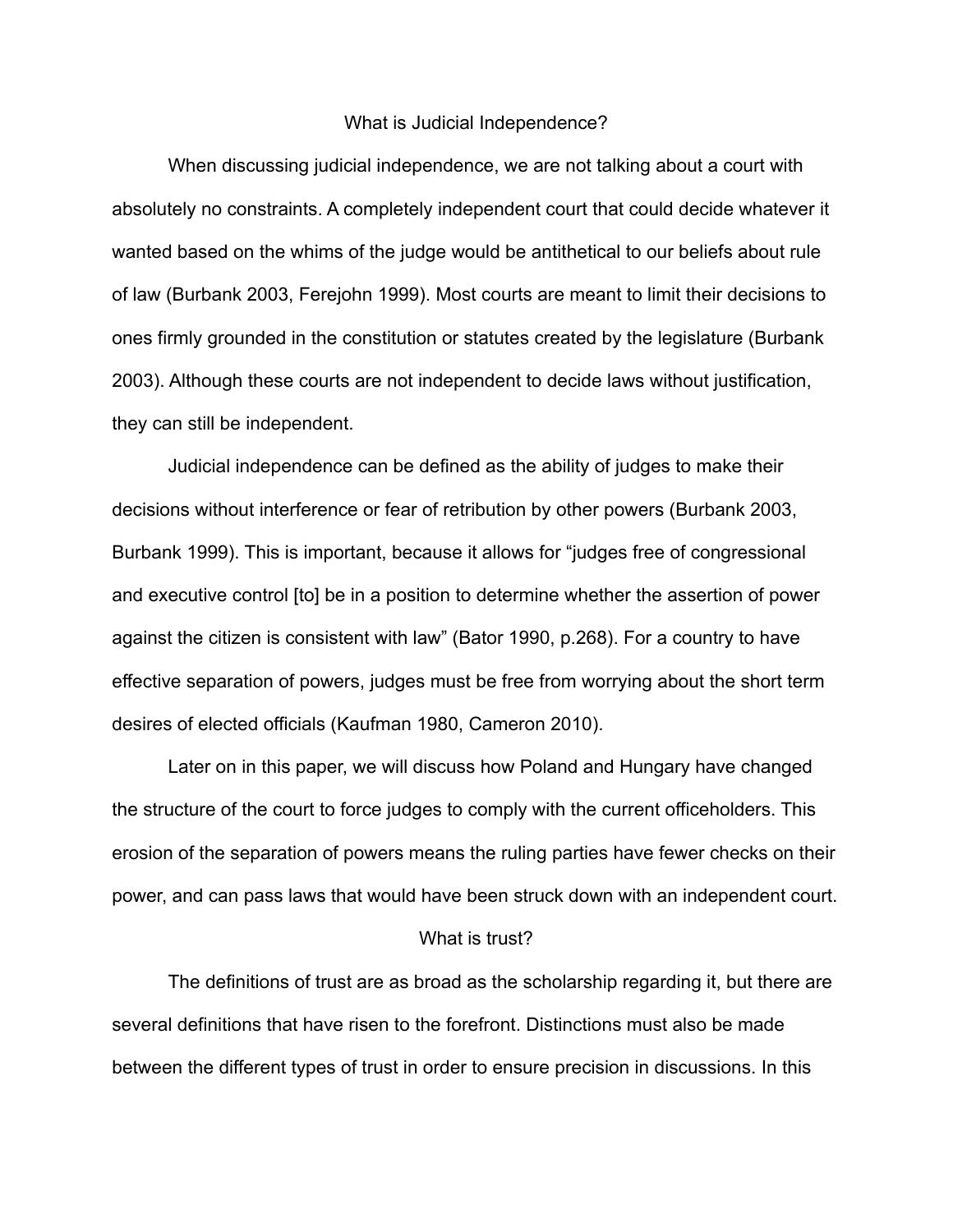literature review I will begin by discussing different definitions of trust, followed by an examination of the importance of judicial trust, and end with a discussion of theories about the origin and contributing factors toward judicial trust.

One of the most popular ways to define trust is the *encapsulated interest* model. This model is championed by scholars like Russell Hardin, Margaret Levi, and Susan Rose-Ackerman. Russell Hardin defines encapsulated interest as when "you… have your own interests in taking my interests into account" (Hardin 2002 p.1). Essentially, if it is in the trustee's self-interest to fulfill the truster's interest, then they have encapsulated the truster's interest into their own. This is considered a relational model of trust, because it deals with the way people interact with each other and depends on the specific context of the relationship.

Encapsulated interest is tied not only to trust but also trustworthiness. Trust is the amount the truster believes the trustee to be trustworthy. Trustworthiness is tied not only to how much the trustee has encapsulated the interest of the truster, but also to the perceived competence of the trustee in fulfilling that interest (Levi and Stoker 2000). It is possible for an institution or individual to be generally trustworthy but not trusted, and vice versa. This is because trust does not actually depend on the trustworthiness of the trustee, but the *perceptions* of trustworthiness as well as the specifics of the relationship.

Another common way of looking at trust is the dispositional approach. The central idea of dispositional trust is that some people are simply more inclined to trust than others, due primarily to differences in upbringing and institutional environments. This theory of trust does not rely on finding context in each relationship, but rather on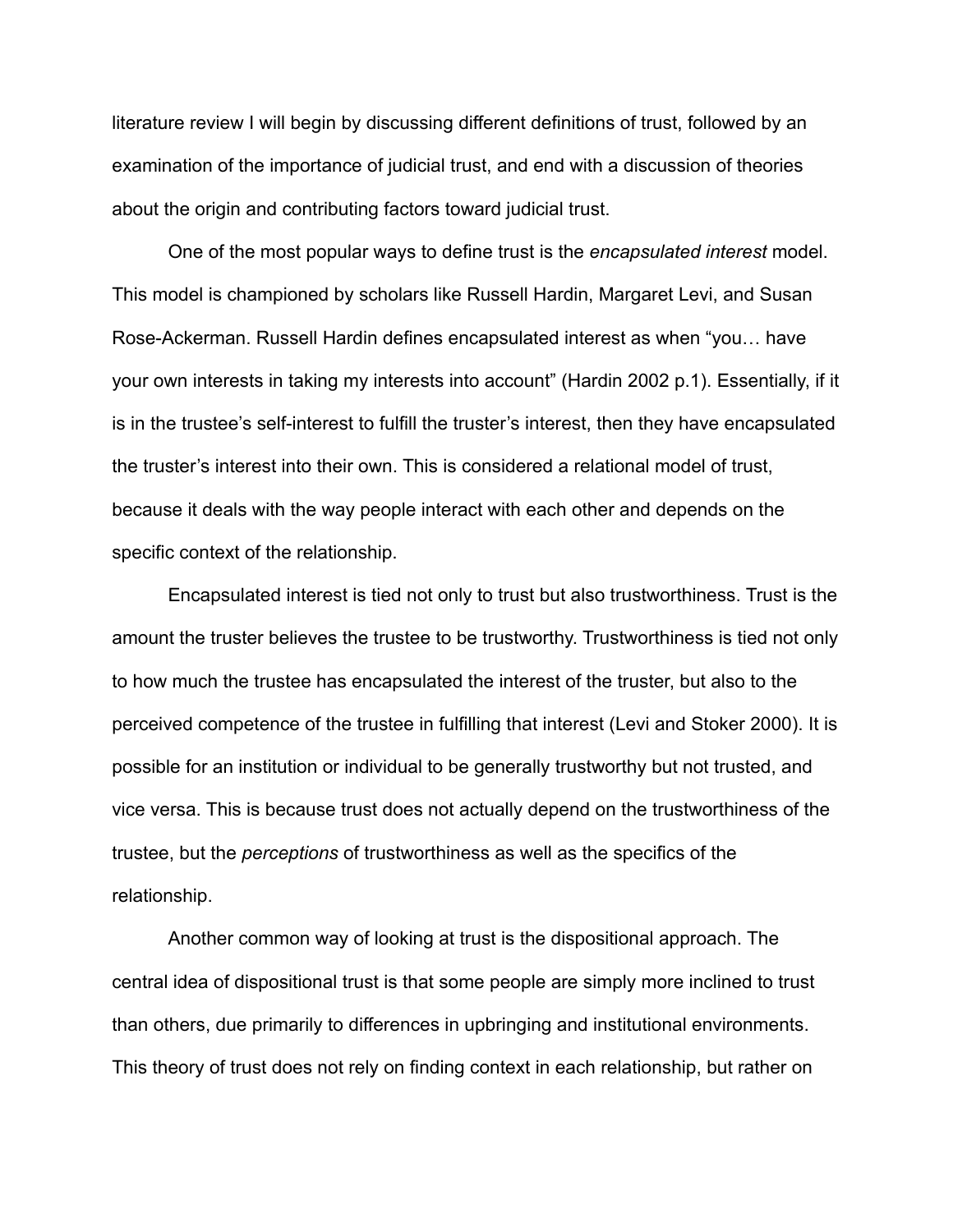assessing whether someone believes most people are trustworthy (Hardin 2002). Dispositional trust is not mutually exclusive with encapsulated interest, since it could simply reflect someone's tendency to believe others have encapsulated their interest.

Next, there is a difference between interpersonal and institutional trust. Interpersonal trust is the amount an individual trusts other members of society (Rahn and Transue 1998). Within interpersonal trust, there are two important types. These are bonding and bridging trust (Putnam 2000). Bonding trust is the type of trust that occurs when people have high degrees of trust for those they know and share similar characteristics with. Bridging trust is the level of trust people have for members of society outside their social group. For an extremely simplified example, if a softball team only trusted members of its own team and no one else, then this team would have high bonding trust and low bridging trust. But if a fruit stand owner felt confident leaving their stand unattended and trusted people to pay for any fruit they took, this owner would have high bridging trust. Bridging trust is typically seen as a positive thing, while bonding trust is typically seen as negative (Putnam 2000).

Institutional trust is the level of trust individuals have in institutions to encapsulate their own interests. When it is referred to as political trust it is in reference to the degree of trust individuals have for the entirety of government. However, institutional trust allows for the disaggregation of institutions. There is some evidence that shows that building trust in one institution impacts opinions of other institutions (Montinola 2009, Caldeira 1986, Rohrschneider 2005). However, there is also evidence showing that people are able to disaggregate institutions from one another (Grimmelikhuijsen and Klijn 2015, Gibson et al. 1998).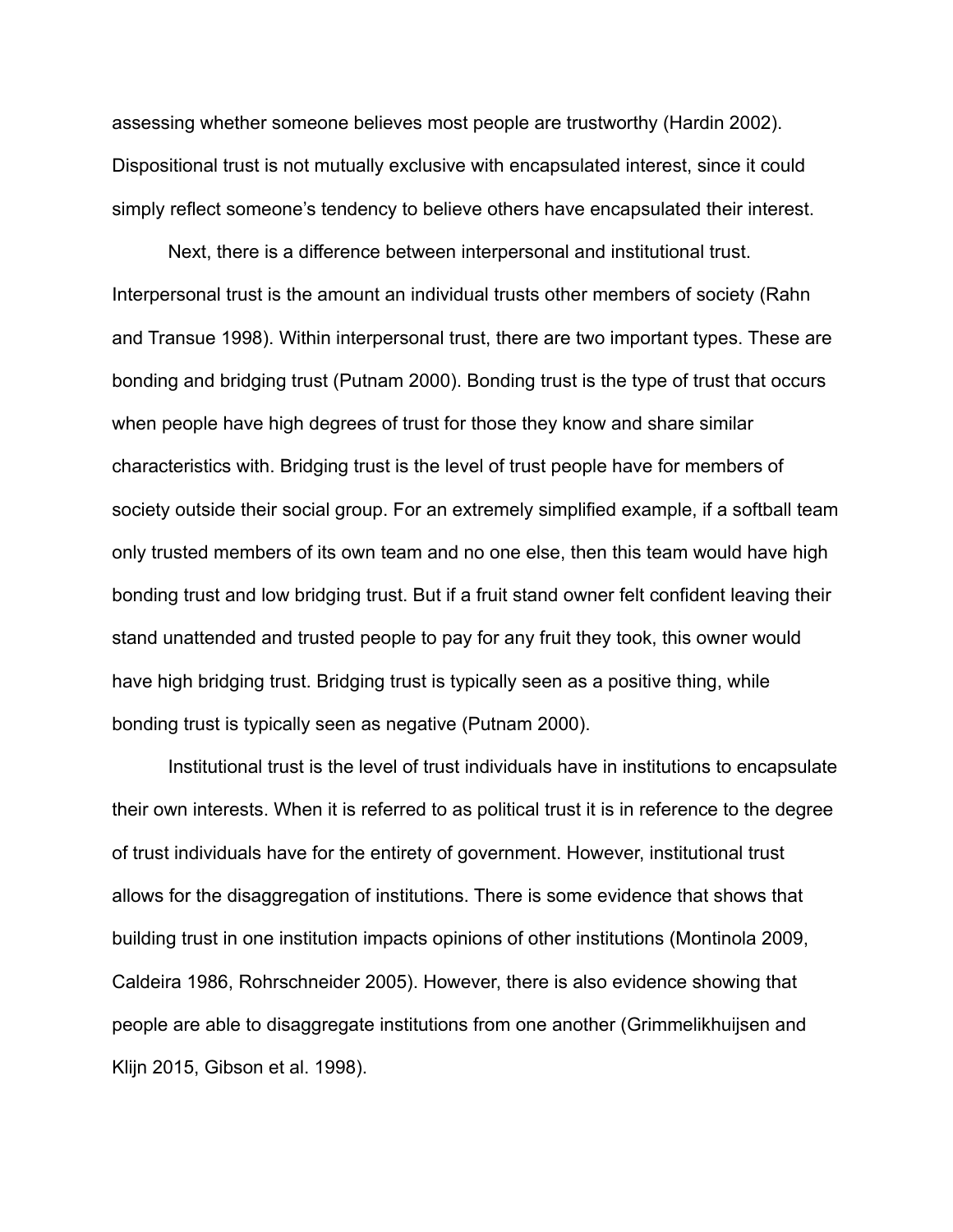It should be noted that bonding interpersonal trust, bridging interpersonal trust, political trust, and specific institutional trust are often found to be heavily entangled (Mizrahi et al. 2020, Zmerli and van der Meer 2017, Liu and Stolle 2017). So while it is important to understand the differences between all the different types of trust, it would be incorrect to view them all as completely separate entities. Understanding any of these types of trust requires some understanding of all of them.

#### Why Does Trust Matter?

Trust is a popular area of study in political science research because it affects so many different areas of citizenship. It is necessary to form large organizations, maintain peace of mind, and participate politically (Zmerli and van der Meer 2017). Different types of trust impact nations in different ways.

First, the question must be asked whether high levels of trust is even a desirable characteristic. Russell Hardin explains that classical liberalism argues for a general distrust of government and government officials in order to keep a handle on tyranny (Hardin 1999). However, it is possible to design a government that is trustworthy even if every official in it is a "knave" (Hume 1742). This can be done by designing systems and incentives for officials to encapsulate the interests of the public. Democracy is adopted primarily because of a distrust of government and desire to keep political power in the hands of the general citizenry (Warren 2017). This is why it is important to separate trust in *institutions* from trust in *individuals*. For example, it is possible to trust the idea of Congress and the checks and balances it employs without trusting the individual members of Congress. While these are often entangled with each other, they are separate ideas (Norris 2017).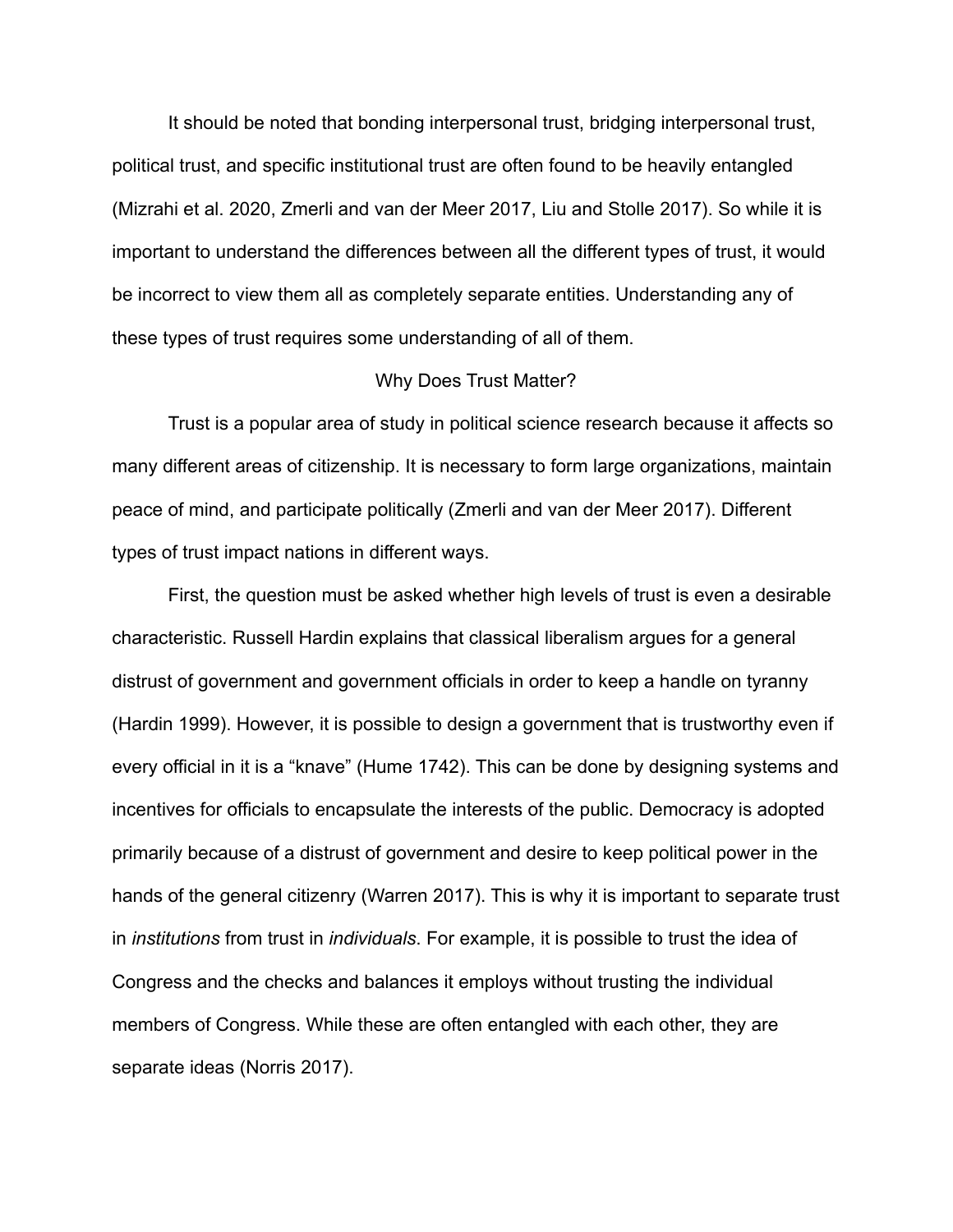So what does trusting the institutions actually accomplish? Levi, Stoker, and Tyler all find that individuals who trust the government are more likely to comply with regulations and laws (Levi and Stoker 2000, Tyler 1990). This is tied primarily to belief in the legitimacy of legal institutions and laws rather than fear of coercion. When people do not break the law, the state can spend less on law enforcement and legal systems. This allows legal institutions to be smaller than in societies where compliance is low.

Those who are distrusting of the government are also less likely to support incumbents, and more likely to support anti-governmental policies such as lower taxes and lower regulation (Levi and Stoker 2000). It is debatable whether this finding is positive, negative, or neutral, but it is potentially useful for analyzing political trends in a country.

Trusting the courts is necessary for enforcing contracts and maintaining efficient market transactions. Examples of succeeding without strong courts do exist, but they are generally less efficient and come with a host of other problems (Mcmillan and Woodruff 1999). When citizens trust the courts to fairly and predictably settle disputes, they are more likely to self-mediate these disputes. This increases efficiency and lessens the cost of enforcement and dispute resolution.

#### What Influences Trust in the Judiciary?

The first theory of institutional trust is that it depends primarily on corruption in the government. This is advocated strongly by Susan Rose-Ackerman and Bo Rothstein. Empirical evidence shows a clear connection between perceptions of corruption and institutional trust (Cleary and Stokes 2009, Levi and Stoker 2000). From an encapsulated interest model perspective, evidence of corruption would cause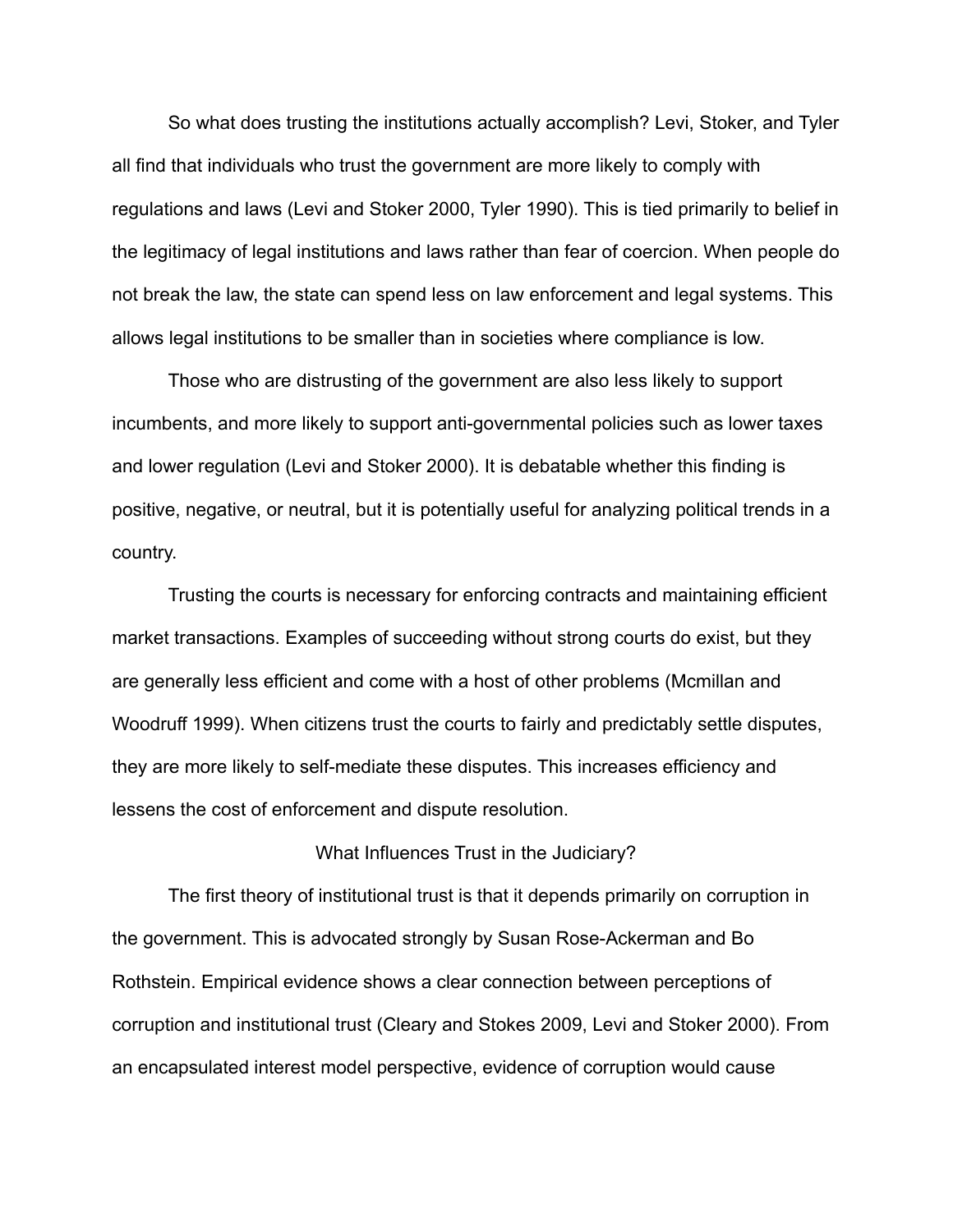citizens to question whether the government has truly encapsulated the interests of the citizenry. If someone is using their political position for personal gain *outside the accepted mechanisms* then they would appear to be acting in their own interest in a way potentially at odds with the interests of their supporters. An accepted mechanism of using a political position for personal gain would be advocating for policies that increase the likelihood of re-election by increasing popularity among the citizenry. While this will help the politician by continuing their career, a good system is designed to coordinate this incentive with the desires of the citizenry.

Beyond corruption at the elite levels of government, low-level everyday corruption can reduce political trust as well. Bo Rothstein explains how corruption leads to reductions in generalized social trust with a three-part causal mechanism (Rothstein 2004). First, if public officials are known for being corrupt, then citizens will conclude that other people cannot be trusted either. Second, if citizens see that most people in society engage in corruption, they will conclude that most people cannot be trusted. Third, if citizens engage in corruption themselves they will conclude that others cannot be trusted either. Although this framework is applied to social trust by Rothstein, it could also be applicable to institutional trust. If corruption is seen as a part of everyday life, including low level officials, citizens are more likely to conclude that higher officials are corrupt as well. This would theoretically reduce trust in the impartiality and fairness of the courts.

Several common theories for institutional trust fall under the umbrella I will call "process-based theories". These theories deal with substantive ways the judiciary's processes are followed and perceived as fair. The relevant factors in the processes of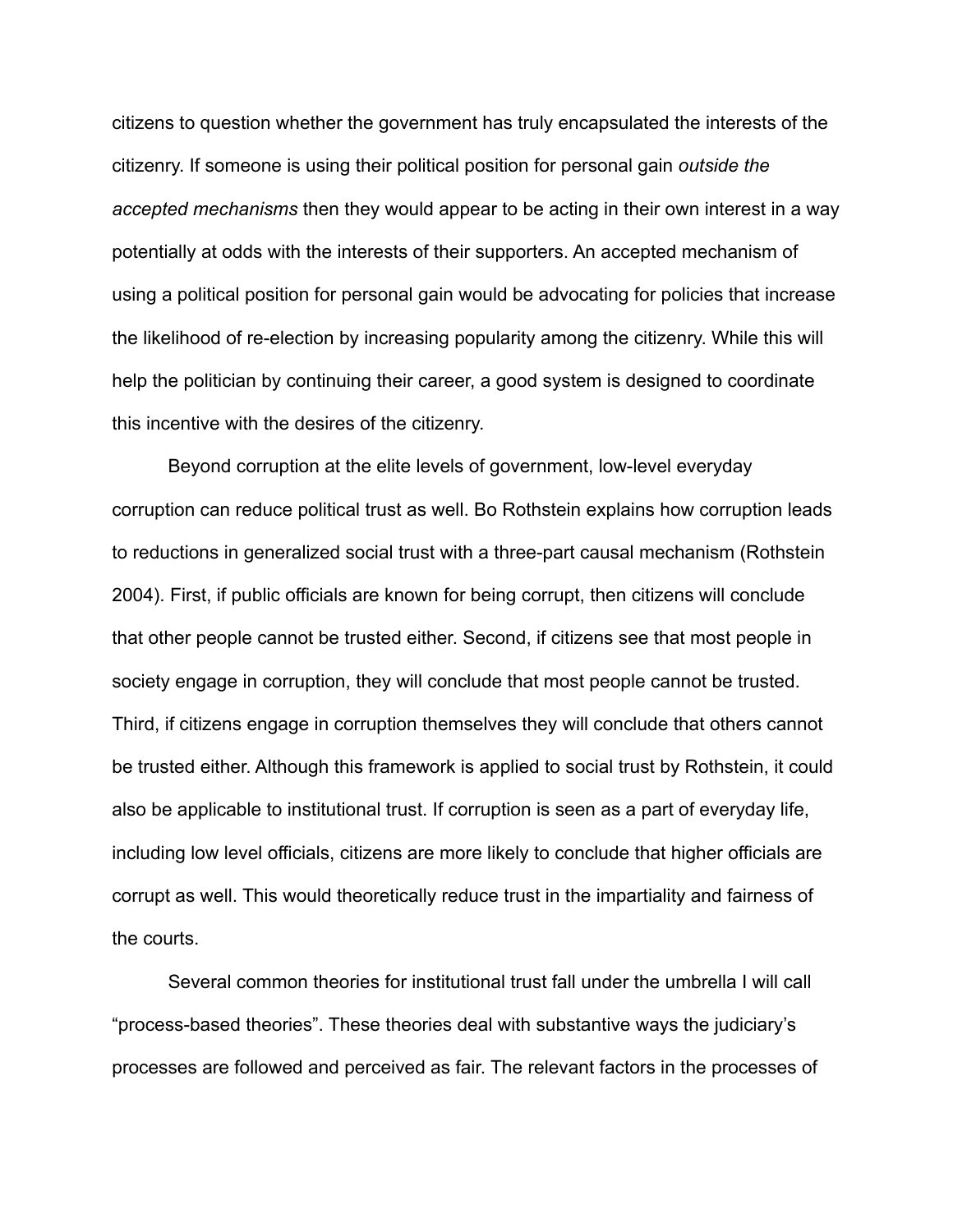the courts are procedural justice, fairness, and transparency. Procedural justice is the idea that the courts should follow certain processes correctly, and if these processes are just then the outcome will be just. Fairness relies on the courts treating people with dignity and respect, and not showing clear biases toward an outcome. Transparency is when the reasons for a court's decision are communicated clearly and understandable by all involved. Lack of transparency makes decisions seem arbitrary.

Process-based theories of judicial trust are popular in the literature. Tom Tyler argues that the processes followed and the respect shown in an interaction are far more relevant for public perception than the outcomes of cases (Tyler 2001). The outcome of a case in this instance is whether the final decision was favorable to the respondent or not. The theoretical grounds for why procedural justice and fairness are important is because frequent interactions with fair institutions will increase trust in them (Tyler 1990, Tyler 2001). This reflects an argument put forward by Bo Rothstein and Dietland Stolle, who argue that frequent interaction with impartial government institutions increases interpersonal trust as well (Rothstein and Stolle 2008). The reason the fairness of courts is so important is because to many people they are one of the most frequently interacted with sectors of government (Montinola 2008). Transparency has also been shown to be a significant contributing factor to public trust of the judiciary (Grimmelikhuijsen and Klijn 2015). Presumably, an opaque court would lead to less understanding of the reasoning for decisions. So if there is a controversial or confusing case, there would be little evidence to fight the notion that the court's decision was biased.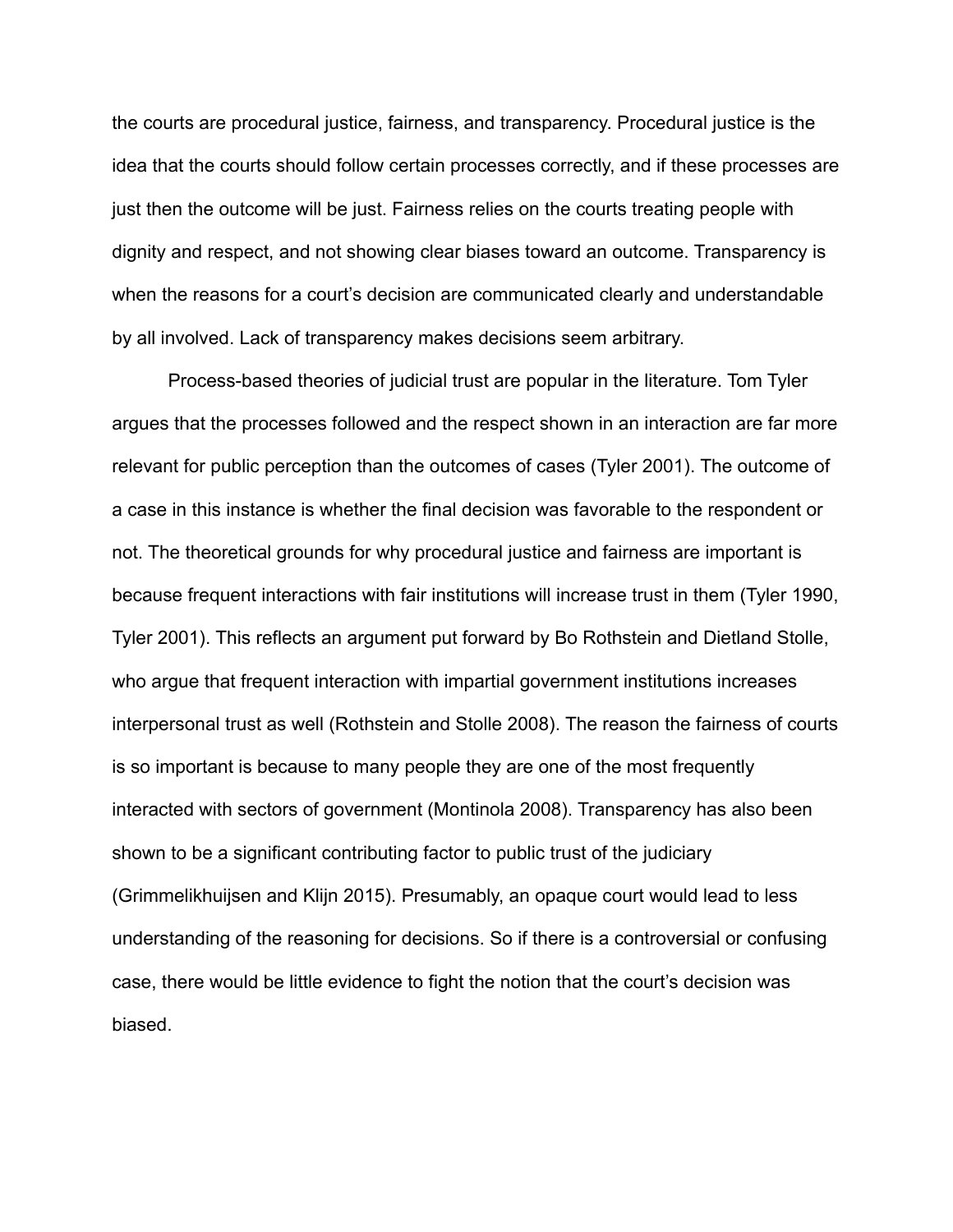Another significant determining factor of public trust in the courts is the awareness of the court in the general populace. In general, when citizens are more aware of the functions and processes of the judiciary, they are more trusting of the courts (Gibson et al 1998, Jamieson and Hardy 2008). This could be because learning about the courts involves learning about the processes and motivations of judges. It could also be because those who trust the courts are more likely to learn about them. Either way, there is clear empirical evidence to show that awareness of the judiciary has a significant correlation with trust in the judiciary.

One potential factor that could decrease public trust in the judiciary is the partisanship of judges. Although public elections of judges are popular in the United States, there is evidence to suggest that the presence of judicial elections harms the public's trust of the judiciary (Geyh 2003, Jamieson and Hardy 2008). This relationship could be because of the significant presence of campaign ads in areas that directly elect judges (Champagne 2001). These ads, especially attack ads, are often designed to lower the credibility of candidates. So when candidates are elected, the campaign will have lowered their public credibility. Partisan elections also lead voters to believe that judges will have partisan biases, and not reflect the neutral values that are important for building trust in the courts (Geyh 2003).

Caldeira argues that some of the most significant factors for public support of the United States Supreme Court are actually largely external to the court's behavior (Caldeira 1986). For example, the Watergate scandal heavily increased public support for the court, despite Congress being the primary responding actor in the scandal. This is largely due to the increased visibility of the court, which he finds is generally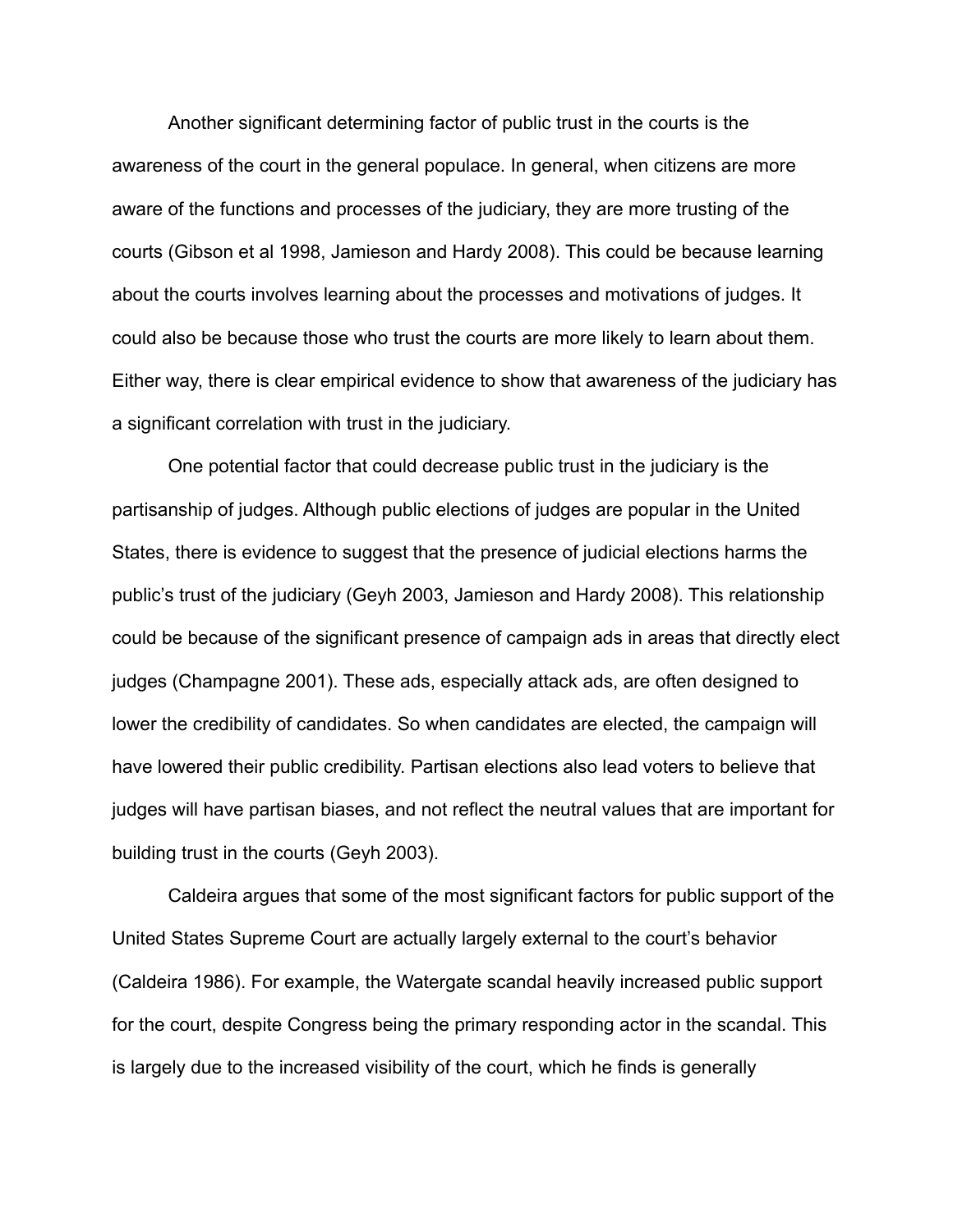correlated with public support for the courts. Some other external factors that affect public opinion of the court include inflation and presidential popularity. Judicial activism was also found to be negatively correlated with public support for the judiciary, perhaps as a result of activism signaling greater partisanship in the courts.

Djankov, La Porta, Lopez-de-Silanes, and Shleifer (2002) find that legal formalism is highly significant in reducing judicial trust. Formalism can be defined as the amount of hoops and formal rules one must jump through and satisfy when dealing with the courts. Their cross-national study found that increased formalism led to increased corruption and decreased fairness, access to justice, and honesty. However, high levels of formalism in a society may be a chicken-or-the-egg scenario. When there is a high level of judicial trust, informal relationships in the legal sphere are possible. However, when judicial trust is low, highly formal and official processes are required to ensure accountability. Due to the uncertain causal direction of formalism, it is unwise to view it as a causal factor of judicial trust.

Roussey and Deffains (2012) found that the justice budget was highly significant in determining judicial trust. This is theorized to be caused by a large justice budget functioning as a signal to the public that the government is committed to securing adequate justice. If the public believes there is a strong commitment toward justice, it will be more likely to believe justice is being achieved.

Something apparently unique about the judiciary is that the nature of public trust reacts differently toward it than other areas of government. For most institutions, positive events and decisions increase the public's trust in them while negative events and decisions decrease trust. However, judiciaries do not seem to experience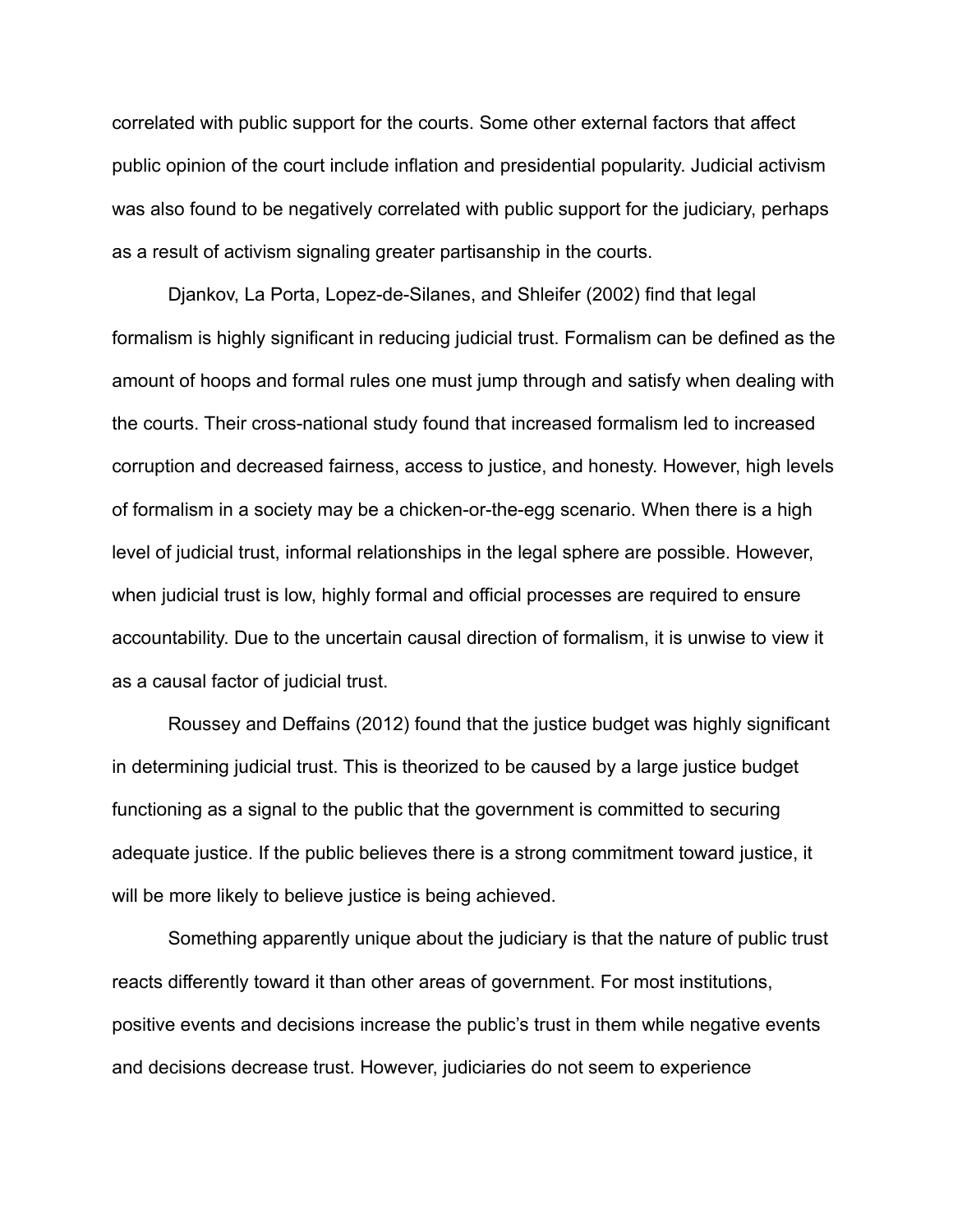decreases in trust when they do something unpopular (Gibson et al 1998, Grimmelikhuijsen and Klijn 2015). This phenomenon gives support for the finding that the age of the court is a small but statistically significant factor in public trust of the courts (Gibson et al 1998). This finding could also be due to the courts learning how to make publicly satisfactory decisions over time.

To conclude, trust in the judiciary has a multitude of possible causal factors. These include corruption at high and low levels of government and society, procedural justice and perceptions of fairness, justice budget, awareness of the courts, the partisanship of judges, and external political factors that tie perceptions of the court with perceptions of government. The primary focuses of this paper moving forward will be corruption, judicial independence, and judicial activism.

As will be shown in the following paragraphs, Hungary and Poland have experienced sharp declines in judicial independence and the ability of judges to check the powers of other government entities, but have not experienced large changes in governmental trust. This suggests that trust in the government is based on more than the procedure based separation of powers and quality of government.

# **Research Method**

This paper uses a process-based research method to compare Hungary and Poland's experiences from the end of communism until the modern day. This method includes careful exploration of political and structural changes related to the courts and ruling government parties in an attempt to understand how judicial independence erodes over time. This is done by comparing the different methods utilized by the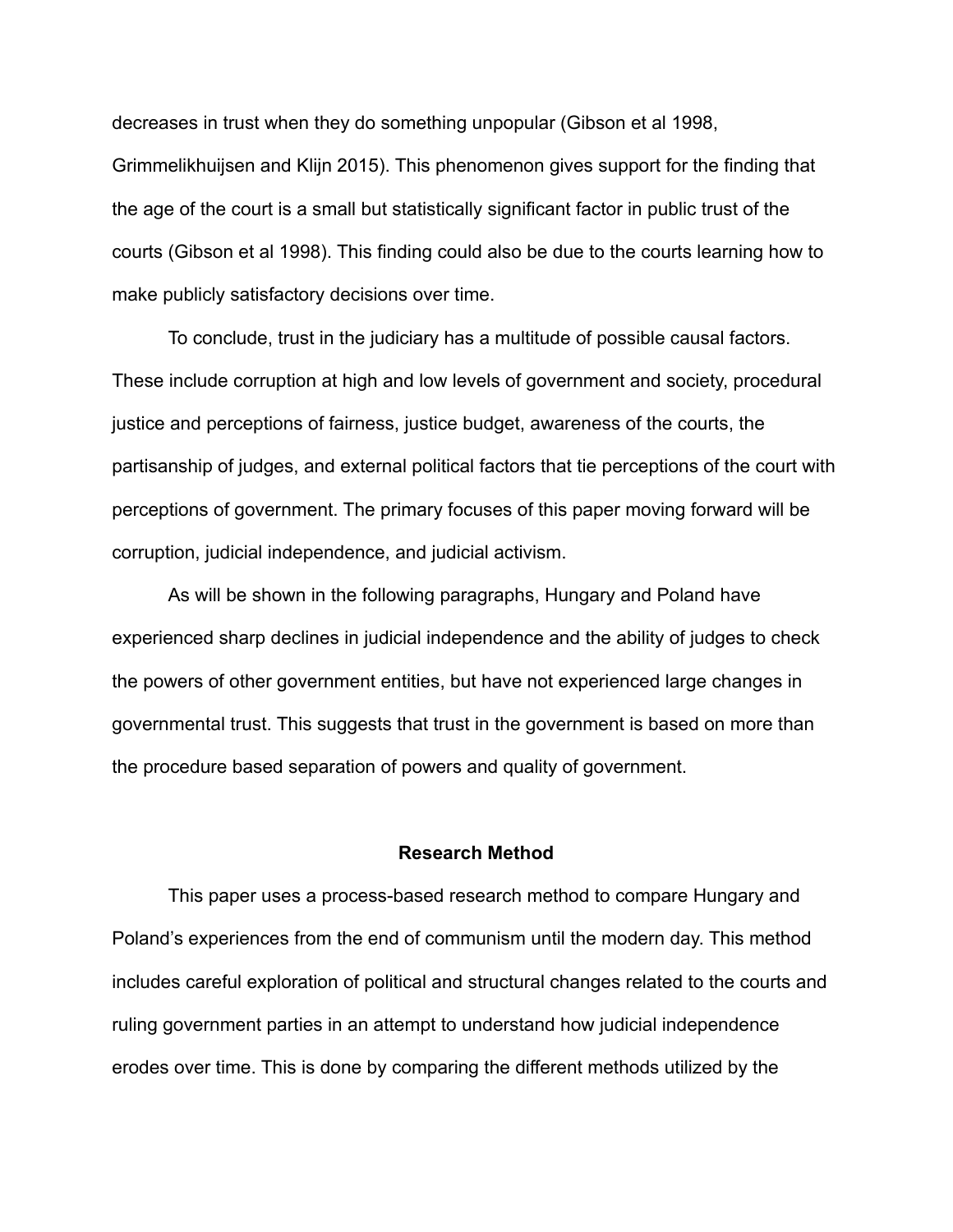Hungarian government run by the Fidesz party with the Polish government run by Law and Justice, or PiS.

Historical process tracing will be utilized to view the broad historical context of each nation, as well as specific aspects of their experiences under communist rule and the subsequent transition to democracy. Special attention will be paid to the legislation and rhetoric surrounding the judiciary during the transition to democracy. The substance of the reforms and legislation, as well as who advocated for them and why they supported them will also be studied.

After a discussion of each respective court's establishment and structure is concluded, a thorough analysis of the judiciary's history up to the present will be presented. This includes the elections of Fidesz and PiS and the changes that have resulted in the court's structure following these elections. Namely, the increased role of Parliament in Hungary in selecting judges, as well as the decreased scope of judicial review. In Poland, this includes the illegal and much decried court-packing by the Sejm, as well as the frequent breach of constitutional rules by the Sejm.

Next, quantitative data will be compiled for multiple variables. These variables will include the judicial framework and independence scores from Freedom House's Nations in Transit, composite quality of governance score from the World Bank's World Governance Indicators, Control of Corruption from the World Governance Indicators, and trust in the government scores from the Eurobarometer. Changes in variables will be considered and compared to events in the timeline of qualitative judicial changes.

Notably, trust in government will act as a substitute for trust in the judiciary. This is due to the inconsistent nature of the Eurobarometer questionnaire regarding trust in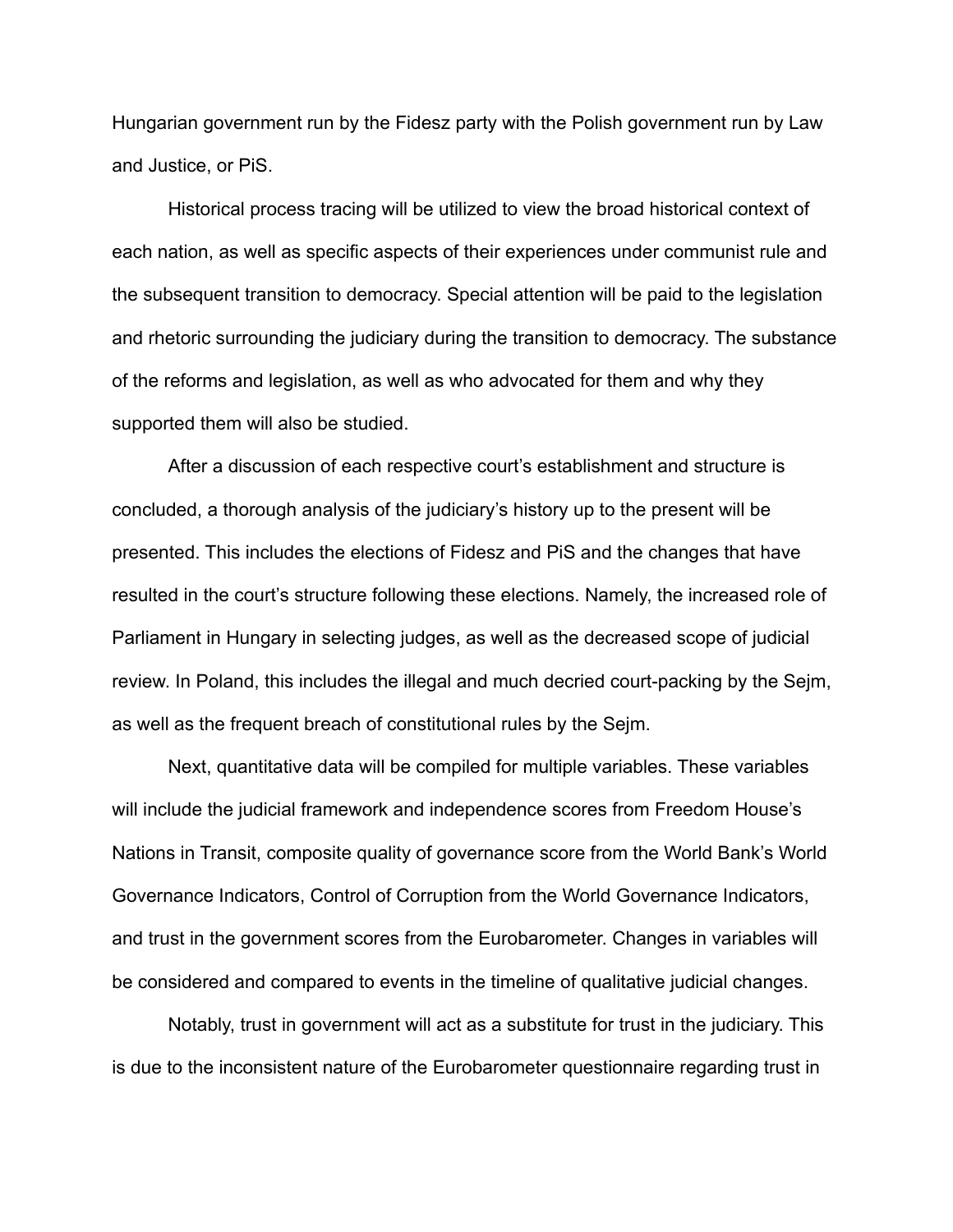the judiciary, which resulted in missing data for several crucial years. Although clearly not ideal, there is support in the literature for the belief that citizens often aggregate government institutions together. The hope is that by looking at general trust in the government, valuable information can still be gleaned regarding public trust in the judiciary.

To offer a frame of reference to compare Hungarian and Polish data with, a compound called "EU NiT Average" was created .This composite score is a simple average of Bulgaria, Croatia, the Czech Republic, Estonia, Latvia, Lithuania, Romania, Slovakia, and Slovenia's scores. These nations are all post-communist and included in the Eurobarometer Nations in Transit dataset. Importantly, all of these nations are also members of the EU. This allows for the EU's membership requirements to be controlled for, since all of these nations must satisfy all of the same requirements to remain members.

#### **History**

### Pre-Democratic History

Poland and Hungary shared a number of historical similarities before their transition to democracy. Both nations were large European powers before the 20th century, occupied by Germany in World War II, and then liberated by the Soviet Union. Both countries became Communist after this liberation and remained Communist until the collapse of communism in 1989. Both nations formed republics in the years that followed, and rewrote their constitutions to form democracies.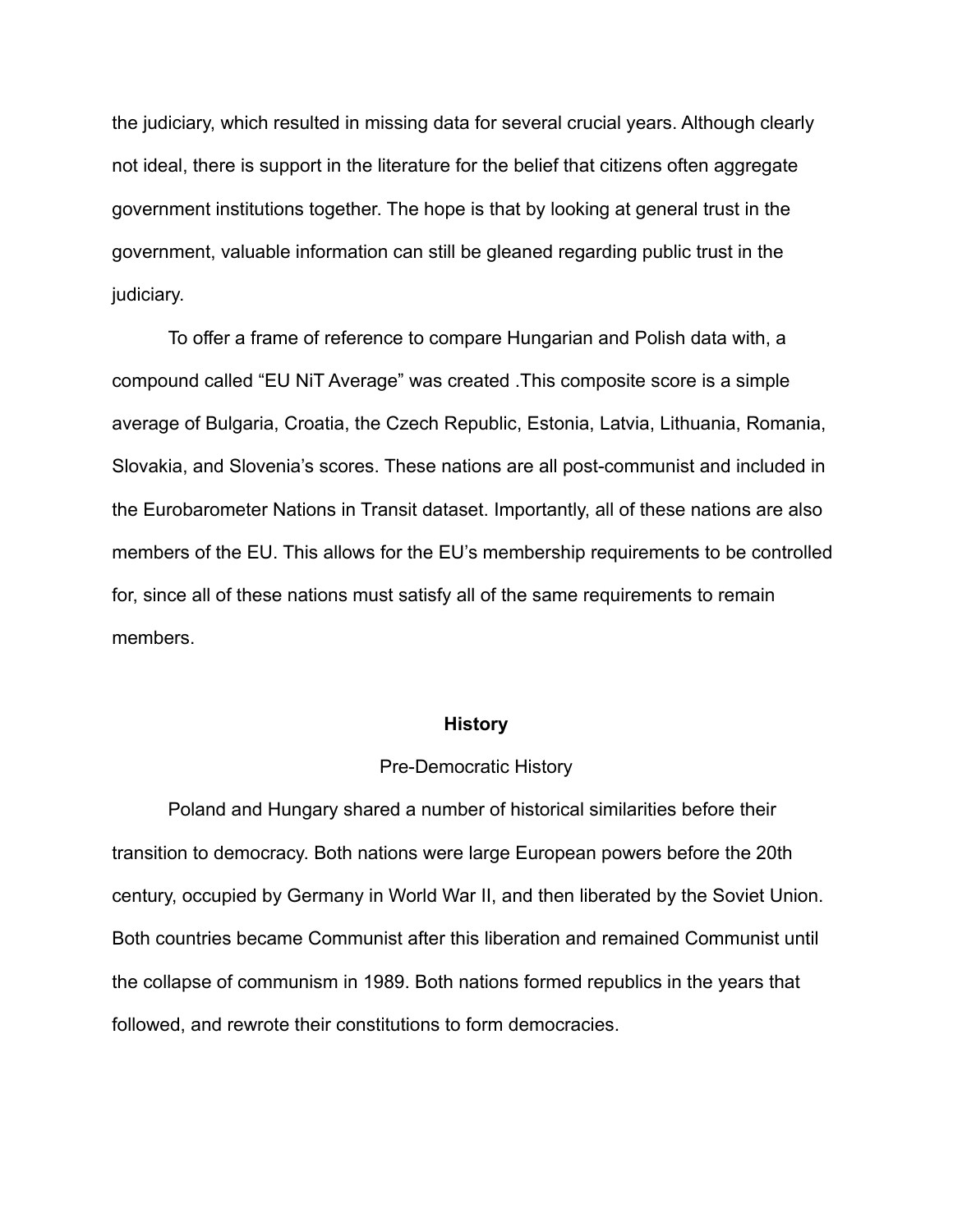Prior to World War I, Hungary was part of the powerful Austro-Hungarian Empire. One of the great powers of Europe, it had a pivotal role as the spark that ignited the flame of war when Archduke Franz Ferdinand, heir to the throne, was assassinated (Clark 2014). Austria-Hungary was allied with Germany in the war, and dissolved into smaller nations in the aftermath (Cornelius 2011). During the interwar period, the Kingdom of Hungary was ruled by Myklos Horthy. Horthy was a former admiral, and promoted generally conservative and nationalist principles (Sakmyster 1994). The Kingdom of Hungary was close with Germany, and sided with the Axis during World War II. When they considered leaving the war, Germany occupied Hungary and backed a more Axis-sympathetic leader (Cornelius 2011). At the end of the war, a Soviet-backed communist government was installed, and Hungary was declared a republic (Cornelius 2011).

The Hungarian People's Republic was dominated by the Hungarian Socialist Worker's Party, which essentially acted as an extension of the Communist Party of the Soviet Union. The dominance of this party means that Hungary was essentially a one-party state. Despite the domination of the Hungarian Socialist Worker's Party, regular parliamentary elections were held (Pogony 1993). Communism was never especially popular in the Hungarian People's Republic, with large protests and revolutions occurring throughout the communist regime (Matthews 2007). However, the country was still dominated by the Hungarian Socialist Worker's Party.

Hungary was more connected to the West than other Soviet nations through trade and membership in international organizations such as the IMF (International Monetary Fund). Hungary also had less central planning than other Soviet nations, and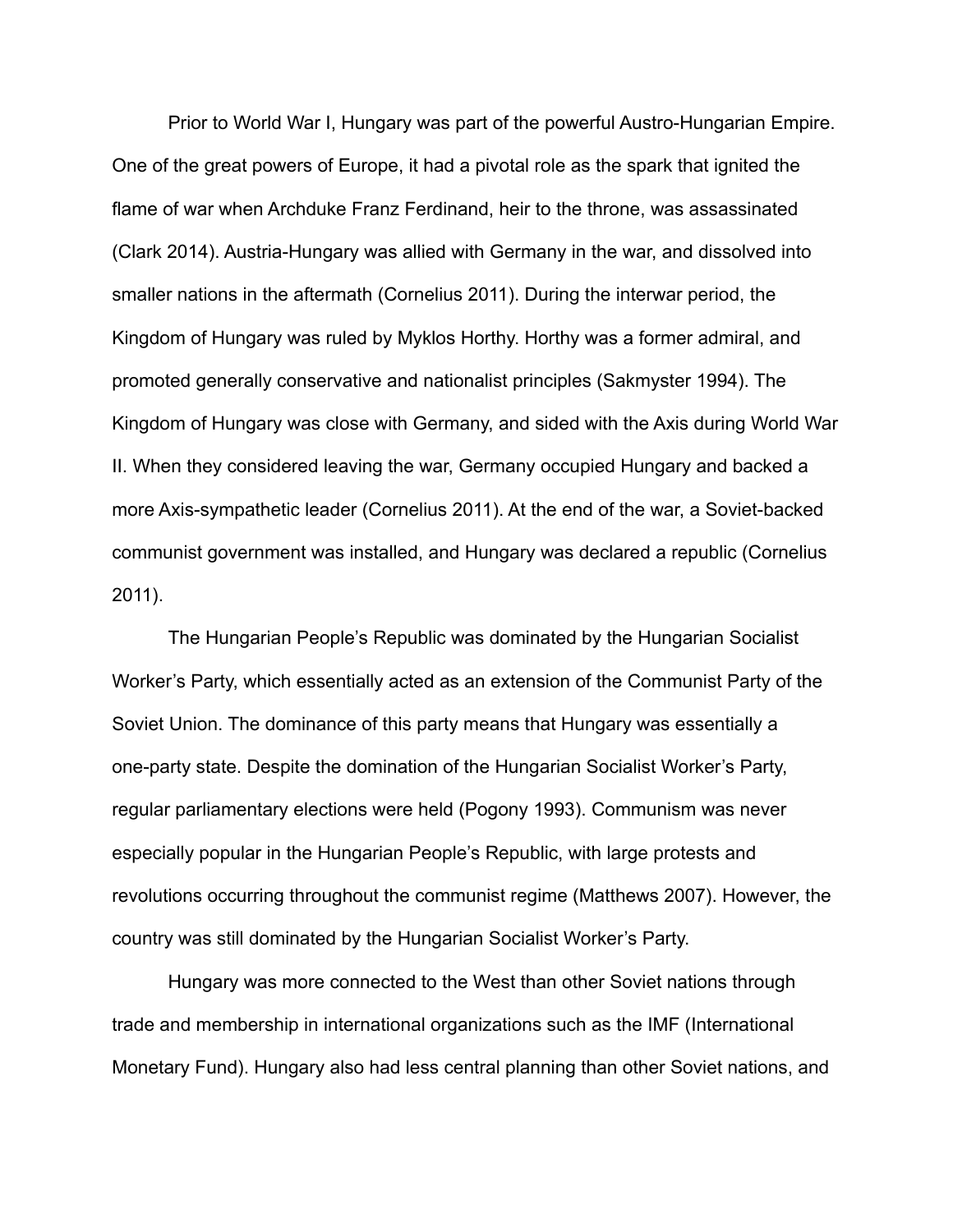actually had some movement toward neoliberal reforms as early as the 1960s (Fabry 2019). The transition to democracy was gradual but concluded with a new constitution in 1989 that included a Constitutional Court, president, and elections.

Poland's history shares many similarities with Hungary's. Once one of the largest powers in Europe, the Commonwealth of Poland was first partitioned between Austria, Russia, and Prussia in 1772, and by 1795 it no longer existed on the map (US Department of State). Poland became an independent nation again after World War I, and its borders were defined by the Treaty of Versailles (US Department of State). Interwar Poland was characterized by infant institutions struggling to establish legitimacy. It began with the temporary dictatorship of Jozef Pilsudski, a military leader from World War I (Bernhard 1998). There was a brief period of democracy before Pilsudski seized power again with a coup d'etat in 1926 (Bernhard 1998). The invasion of Poland by Germany in 1939 was the spark that caused the Allies to declare war against Germany (Nolan 2011). Many Polish citizens were killed by the Nazi government during the Holocaust, leaving Poland with little ethnic diversity (Prazmowska 2010). Poland was eventually liberated by the Soviet Union, which adopted Poland as a satellite state and supported a communist government.

The communist government of Poland lasted for a number of years. In the beginning, the government showed many Stalinist tendencies politically and economically (Pogany 1993, Fabry 2019). Despite the communist rule of Poland, the Catholic church remained a major power in the country throughout the Soviet era and generally advocated for policies contrary to the communist ideology (Mach 2007). Polish Catholics rejoiced when Pope John Paul ll was chosen, as he was the first Pole to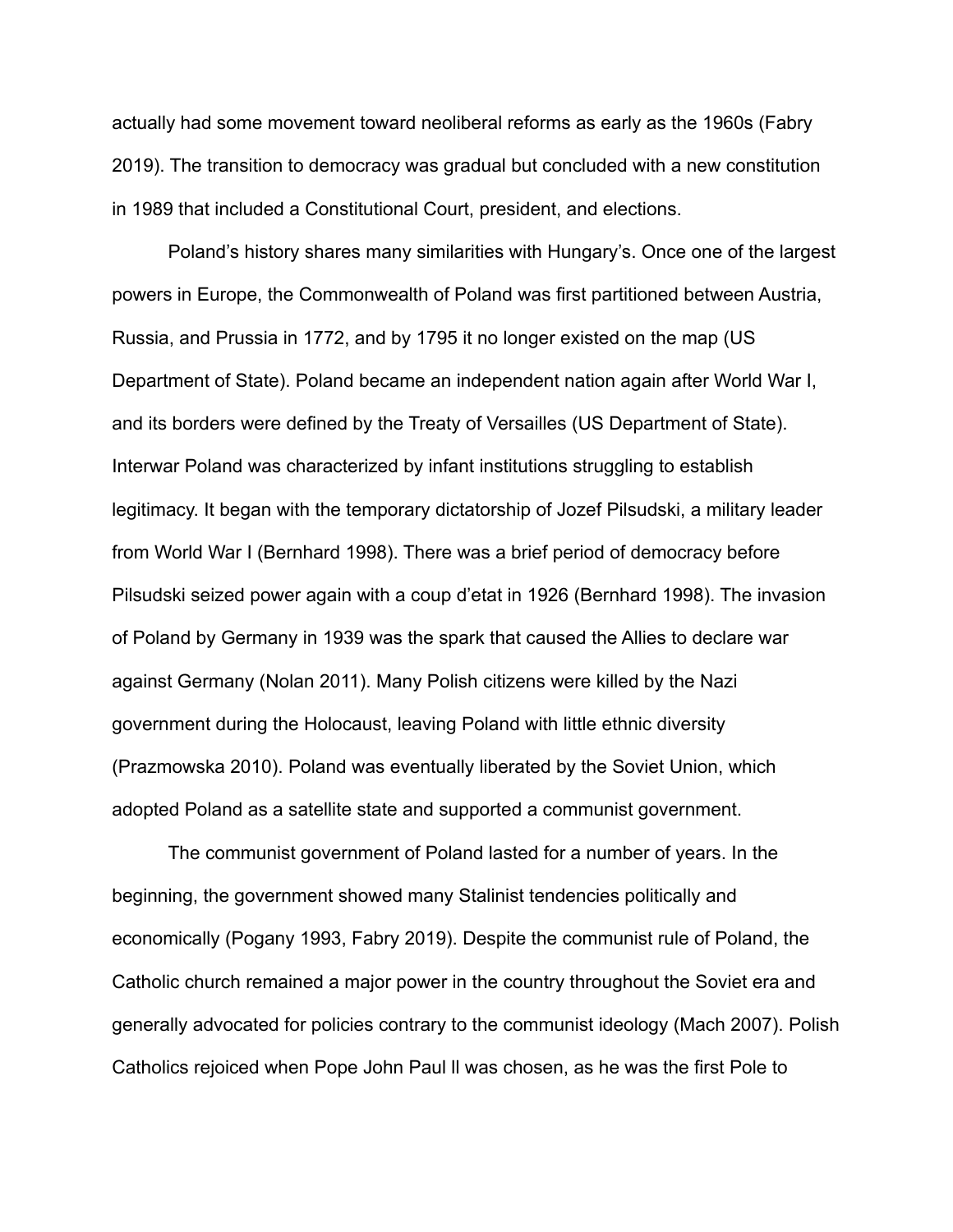become Pope (Ash 2002). Poland's economy was largely focused on heavy industry such as shipbuilding, and the Solidarity movement would eventually arise from the large shipyards in Gdańsk (Sachs 1990, Kubow 2013).

Solidarity was a labor movement opposing communism that began in the shipyards of Poland in the early 1980s (Kubow 2013, Ash 2002). It quickly grew to become a major force for change in Poland, eventually convincing communist leaders to compromise and legalize the Solidarity Party in the late 1980s through a series of round table talks (Prazmowska 2010). Poland held democratic elections in 1989, and began rapidly transitioning away from communism in 1990 through a set of reforms called "shock therapy".

#### Modern History

Hungary adopted a constitution in 1989 that was meant to remain in effect "until the new Constitution is adopted" (Preamble, Act XX of 1949 Amended 1989: The Constitution of the Republic of Hungary). This constitution was not entirely new, but was instead a series of revisions to the Constitution adopted in 1949. While this was clearly meant to be a transitional document, a new Constitution was not adopted until 2011 with the Basic Law of Hungary. The Constitution of the Republic of Hungary, hereafter referred to as the 1989 Constitution, intended to establish a "multi-party system, parliamentary democracy, and social market economy" (Preamble, Act XX of 1949 Amended 1989: The Constitution of the Republic of Hungary). It also outlined a separate Constitutional Court with powers of judicial review.

The Constitutional Court outlined in the 1989 Constitution is officially nonpartisan, has a broad jurisdiction over "any laws and other statutes it finds to be unconstitutional",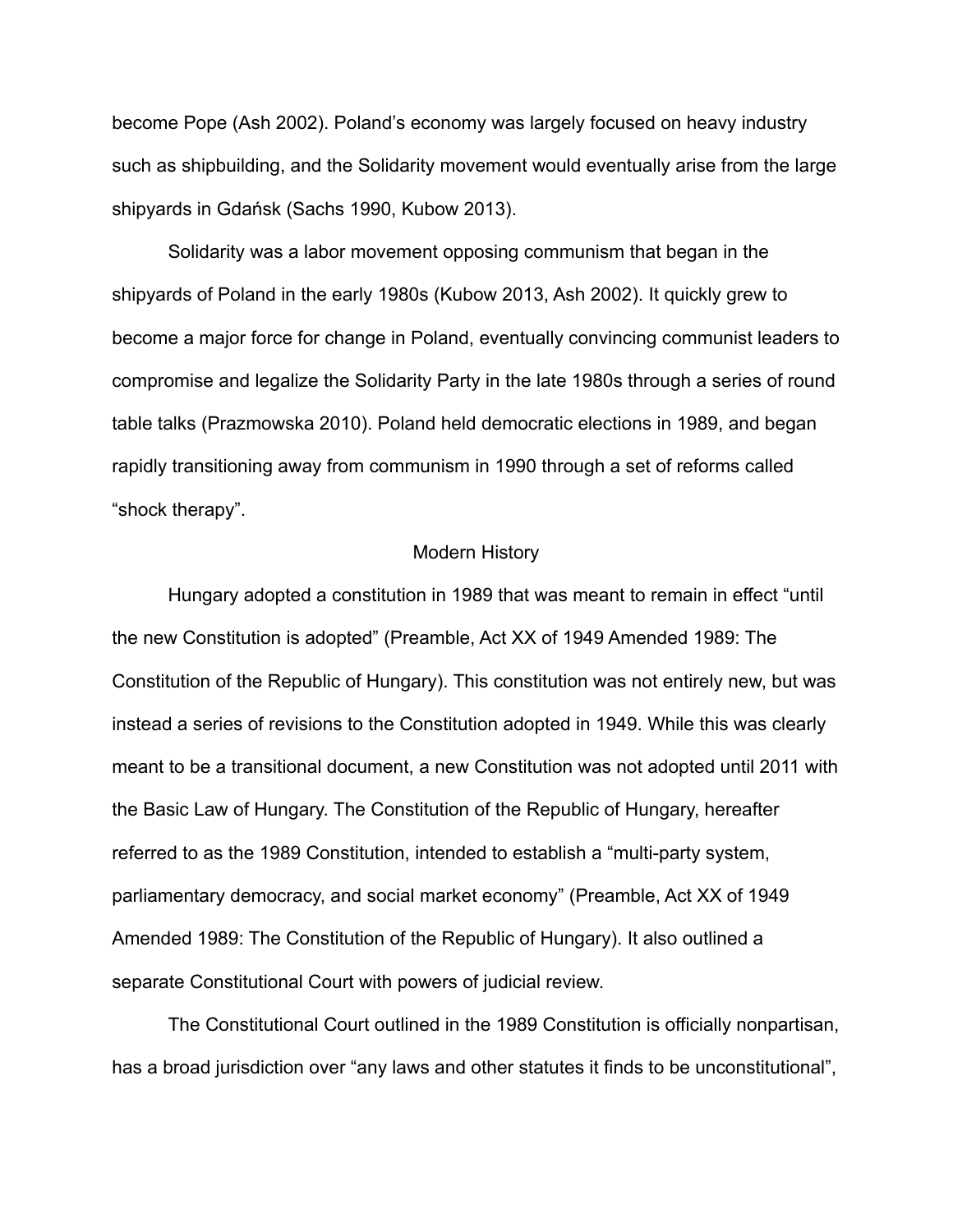and allows anyone to bring cases before it (Chapter IV, Act XX of 1949: The Constitution of the Republic of Hungary). The selection of justices came from a multi-partisan nominating committee and required two-thirds support in the Parliament, which normally led to opposition parties needing to support the candidate as well (Rose-Ackerman 2007).

In the early years of the court's existence, the reality of the court matched up with the picture drawn by the 1989 Constitution. The Constitutional Court frequently struck down laws and statutes, and their rulings were usually accepted by all parties (Boulanger 2005; Scheppele 2003). This suggests general respect for the independence and power of the Constitutional Court. The Court became less activist as the 1990s continued, but remained an important part of Hungary's government structure (Scheppele 2003).

In 2010, Viktor Orban's Fidesz party won a dominant victory in the election, giving them a supermajority in the Parliament. This was enough to introduce a new Constitution, the Fundamental Law of Hungary, in 2011. This constitution featured strongly partisan, nationalistic, and religious rhetoric in addition to giving distinct advantages to Fidesz in future elections (Bozoki 2011). In the new Fundamental Law, the committee in charge of nominating judges was made proportional to the party shares in Parliament instead of multi-partisan, which allowed Fidesz to nominate exclusively their own judges (Szente 2015). This has led to the Constitutional Court filling up with pro-Fidesz judges. The size of the court was also increased, which led to an even greater proportion of Fidesz-appointed judges (Szente 2015).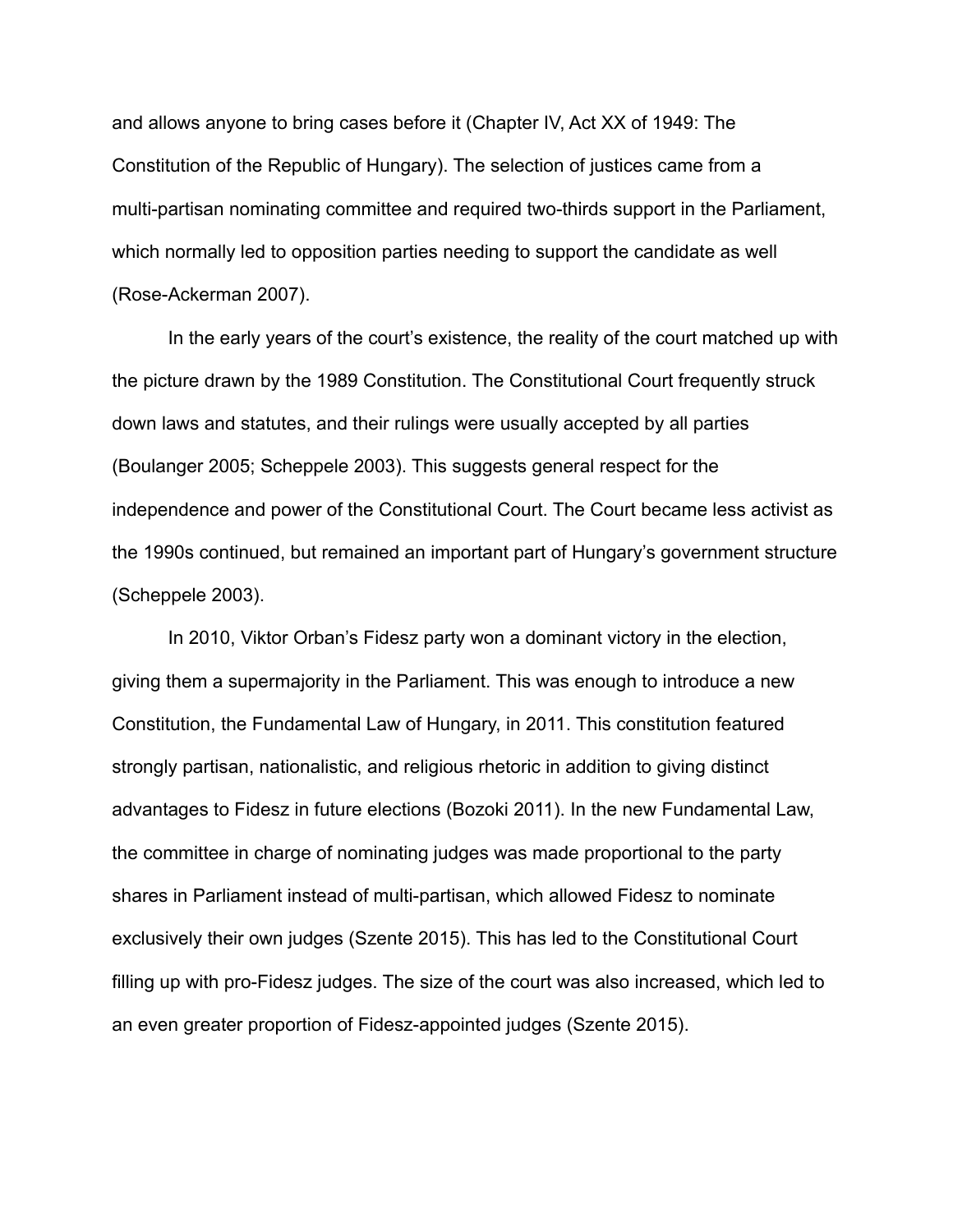When Parliament passed a law in 2010 imposing a severe tax on severances given out by the previous institution, the Constitutional Court declared the law unconstitutional. In response, Parliament amended the Fundamental Law of Hungary to remove the Constitutional Court's power of judicial review of financial laws (Halmai 2019). This was possible because Fidesz controls over two-thirds of the seats in Parliament, which is over the limit required to amend the constitution. This effectively gives Fidesz complete control over the Fundamental Law of Hungary.

Removing the ability of the Constitutional Court to practice judicial review is a clear departure from the early days of the Court, and a large shift in the balance of government powers. In 2013. Parliament passed a constitutional amendment that invalidated all decisions of the court made before 2012 (Szente 2015, Zeldin 2013). This serves as another clear sign that Parliament has taken power away from the court.

Shifting the lens to Poland, the Sejm established an interim constitution in 1992 called the Small Constitution that would last until the ratification of The Constitution of the Republic of Poland in 1997. The Small Constitution made frequent references to a Constitutional Tribunal, but it did not define the Tribunal's structure, powers, or responsibilities (Poland: Constitution of 1992). In fact, the tribunal had been established in 1986 by the communist leadership of Poland, and this institution was maintained during the transition to democracy (Rose-Ackermann 2007). The 15 justices were elected to fixed terms by a simple majority of the House of Representatives, or Sejm (Rose-Ackerman 2007). The fact they were elected by a simple majority made this institution vulnerable to partisanship. The Tribunal frequently constrained the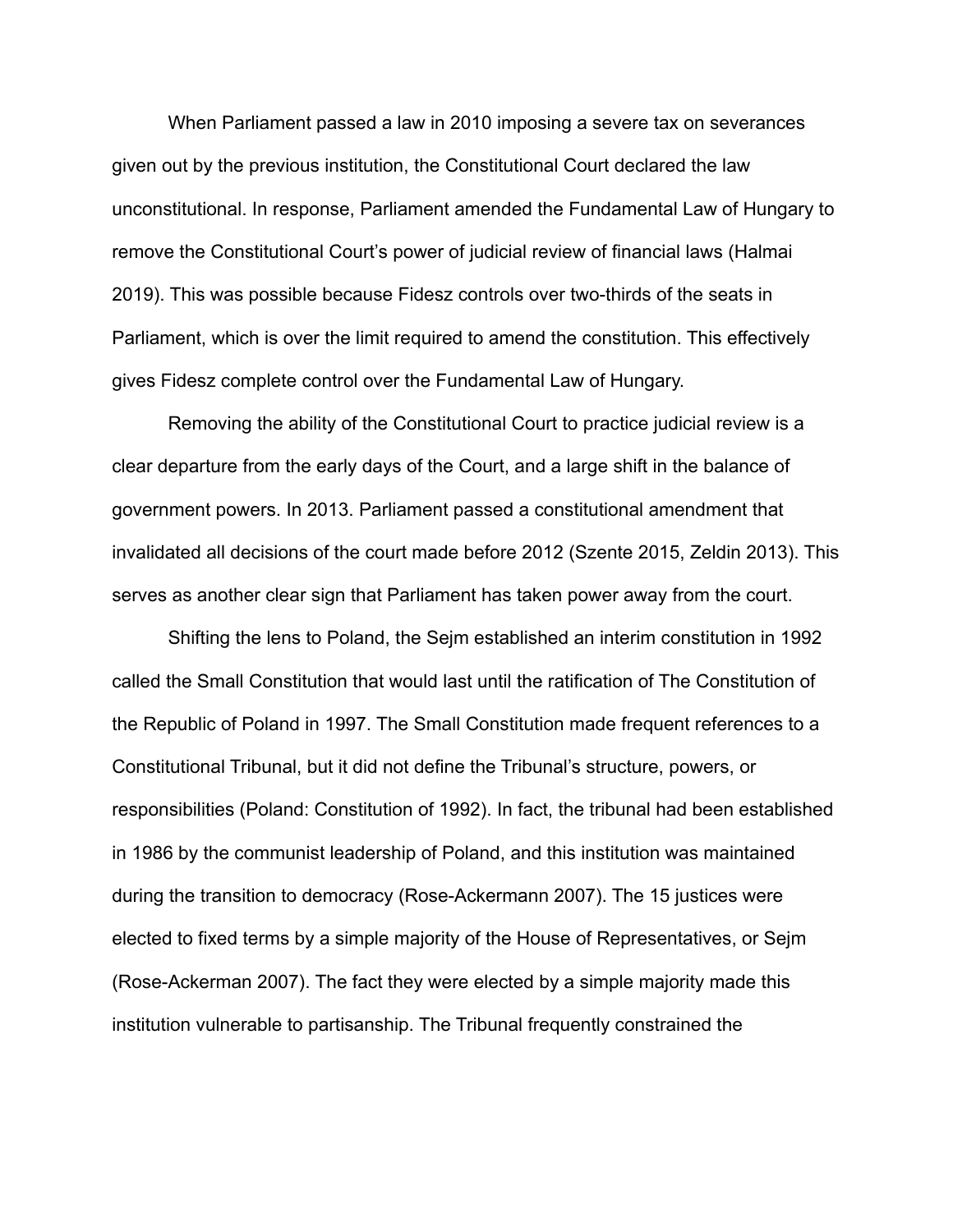government and found statutes to be unconstitutional during this time (Rose-Ackermann 2007)**.**

In 1997, a new Constitution was ratified that formally established the powers and responsibilities of the Constitutional Tribunal. The Tribunal would be separate from the Supreme Court and focused exclusively on reviewing government statutes and issues of separation of powers with respect to constitutionality (The Constitution of the Republic of Poland: As adopted by the National Assembly on 2nd April 1997). The Tribunal was officially nonpartisan and its rulings were declared supreme and final. Only government officials and those whose "constitutional rights have been infringed" are eligible to bring cases before the Constitutional Court (Article 79, The Constitution of the Republic of Poland: As adopted by the National Assembly on 2nd April 1997). This means that the Tribunal's effectiveness will largely be determined by how aggressive political actors are in bringing cases before the court, as well as how willing they are to hear cases originating from citizens who believe their rights have been violated (Rose-Ackerman 2007). In the late 1990s and early 2000s, the courts still appeared to be actively constraining the government on constitutional grounds (Rose-Ackerman 2007, Sadurski 2018).

This state of judicial checks on other forms of government first showed its cracks when the right-wing Law and Justice Party (PiS) was elected in 2015 (Sadurski 2018). According to Sadurski, PiS gained control over the Constitutional Tribunal in two stages; paralysis, and transformation into an enabler of government power (Sadurski 2018). This was initially done by refusing to acknowledge three judges appointed by the previous administration and appointing PiS friendly judges instead, effectively packing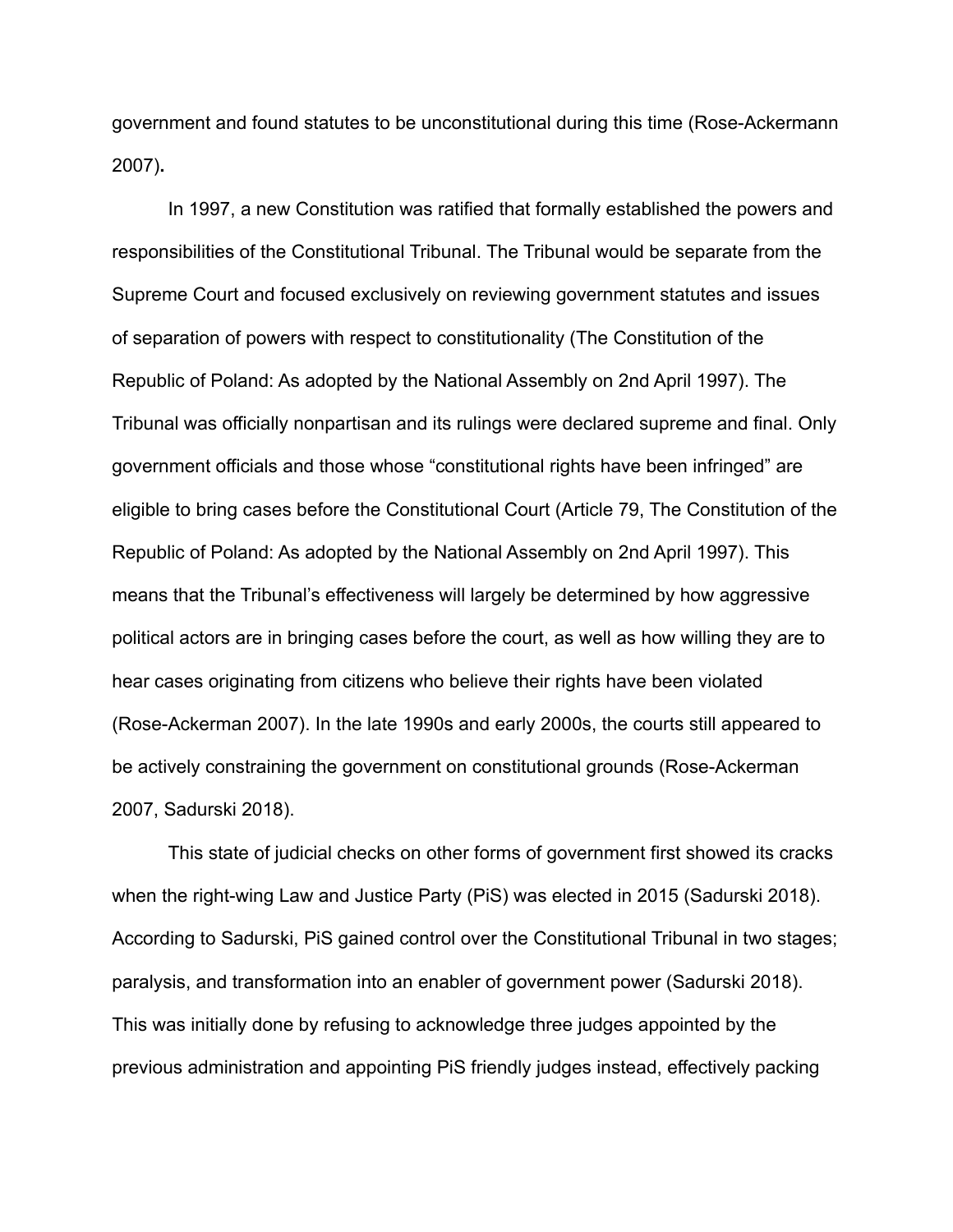the court in favor of PiS (Sadurski 2018, Kovacs and Scheppele 2018). The method and justifications used for this packing of the court are complex, but it resulted in increased legislative power over the appointment of judges and a de facto presidential veto that is not stated in the Constitution (Sadurski 2018). There were also significant irregularities in the election of the new president of the Constitutional Tribunal that have caused some to question whether they were properly elected (Sadurski 2018, EU P8\_TA(2017)0442). However, the principal parties that could stop the improper election of a judge to the Constitutional Tribunal are the Sejm and Constitutional Tribunal, both of which at this point were controlled by PiS. These changes radically shifted the balance of power between the Constitutional Tribunal and the rest of the government.

The Sejm then began passing a number of laws meant to restrict the powers of the Constitutional Tribunal. While these were often struck down, it is emblematic of a legislative effort to limit judicial powers. These efforts ceased once PiS was fully in control of the Constitutional Tribunal (Sadurski 2018).

Changes to the judiciary were not limited to the Constitutional Tribunal. In 2017, judicial reforms were passed with the intention to "enhance the democratic accountability of the Polish judiciary" (Venice Commission Opinion No.977/2020). These reforms included giving the Sejm complete control over the election of judges, the Minister of Justice (a partisan position) the power to appoint and dismiss court presidents at will, and the creation of two new court chambers with supremacy over the rest of the Supreme Court (Venice Commission Opinion No.977/2020). Reforms were later added that prohibited the right of judges to speak about political issues, required judges to disclose any judicial organizations they are in, and prohibited criticizing a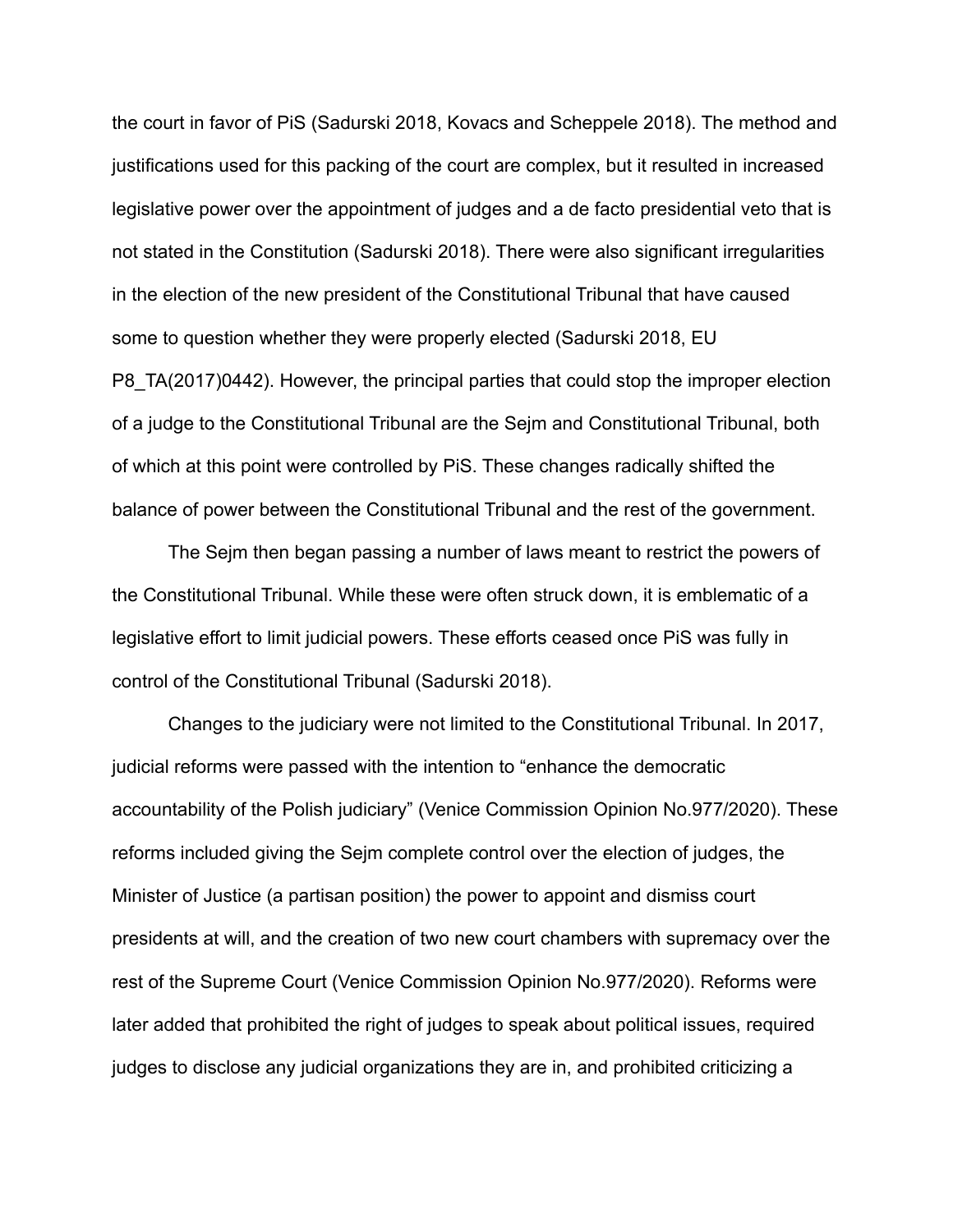judge or questioning the legitimacy of the judiciary (Venice Commission Opinion No.977/2020). Implementing a gag rule against criticizing recent reforms is not typically a sign that those reforms are popular. As it stands, the independence of the Polish judiciary is a serious concern for Polish and European legal scholars.

When comparing Hungary and Poland, it is interesting to note the different methods employed by Fidesz and PiS. In Hungary, Fidesz altered the structure and powers of the judicial branch through constitutional amendments that were legally passed by Parliament. Making changes through formal channels such as constitutional amendments was possible because Fidesz had such a strong majority of Parliament. In Poland, legally appointed judges were rejected by the PiS government and unconstitutional actions were taken to put PiS friendly judges in place. The contrast between these two methods of judicial reform highlights the multiple ways governments can erode the separation of powers. The differences also highlight that although PiS did not have as strong a majority in the government as Fidesz, they were able to accomplish a similar degradation of the judiciary's independence. The case of Poland makes clear that changes to the constitution are not necessary to reduce constitutional powers.

#### **Quantitative Analysis**

It is clear from following the substantial developments in the judiciaries of Hungary and Poland that the status of their judiciaries has changed over the past 20 years. Both nations have experienced substantial shifts to the structure and powers of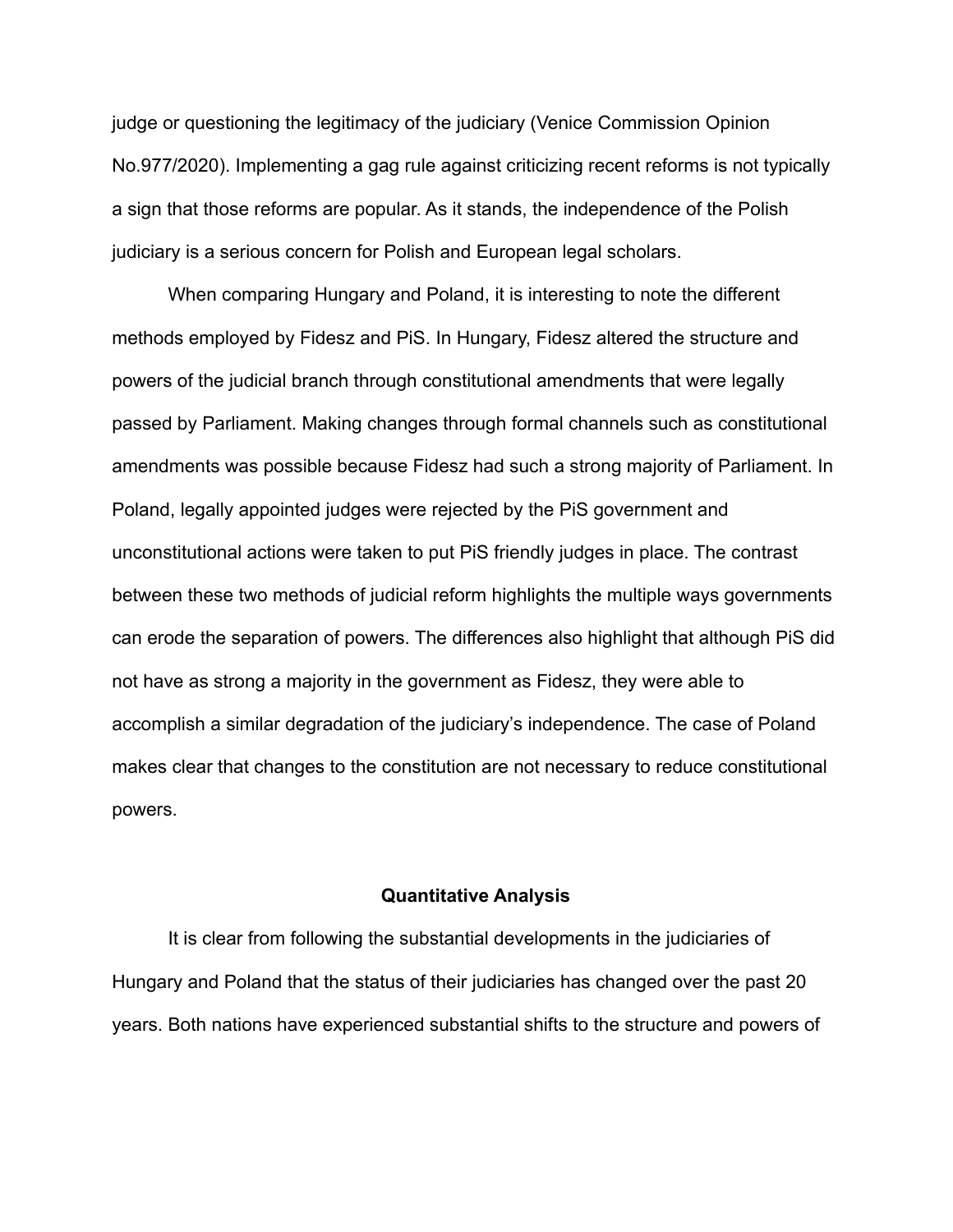their judiciaries. The processes for these changes are understood, so now it is time to see if these shifts have led to changes in objective data.

Using the Freedom House Judicial Framework and Independence scores, the change in the perceived independence of the judiciary over time can be tracked. The "EU NiT Average" score is a composite of other post-communist countries in the "Nations in Transit" dataset that are members of the EU. It includes Bulgaria, Croatia, the Czech Republic, Estonia, Latvia, Lithuania, Romania, Slovakia, and Slovenia. Although Hungary and Poland are both NiT countries and EU members, they are excluded from the "EU NiT Average" series. The series was restricted to EU members in order to account for the fact that EU members have unique guidelines and requirements of their judiciary put in place by the EU. By restricting it to only EU members, the difference in supranational requirements is eliminated. On the dataset, a score of 0 is the lowest, while a score of 7 indicates the highest score for judicial framework and independence.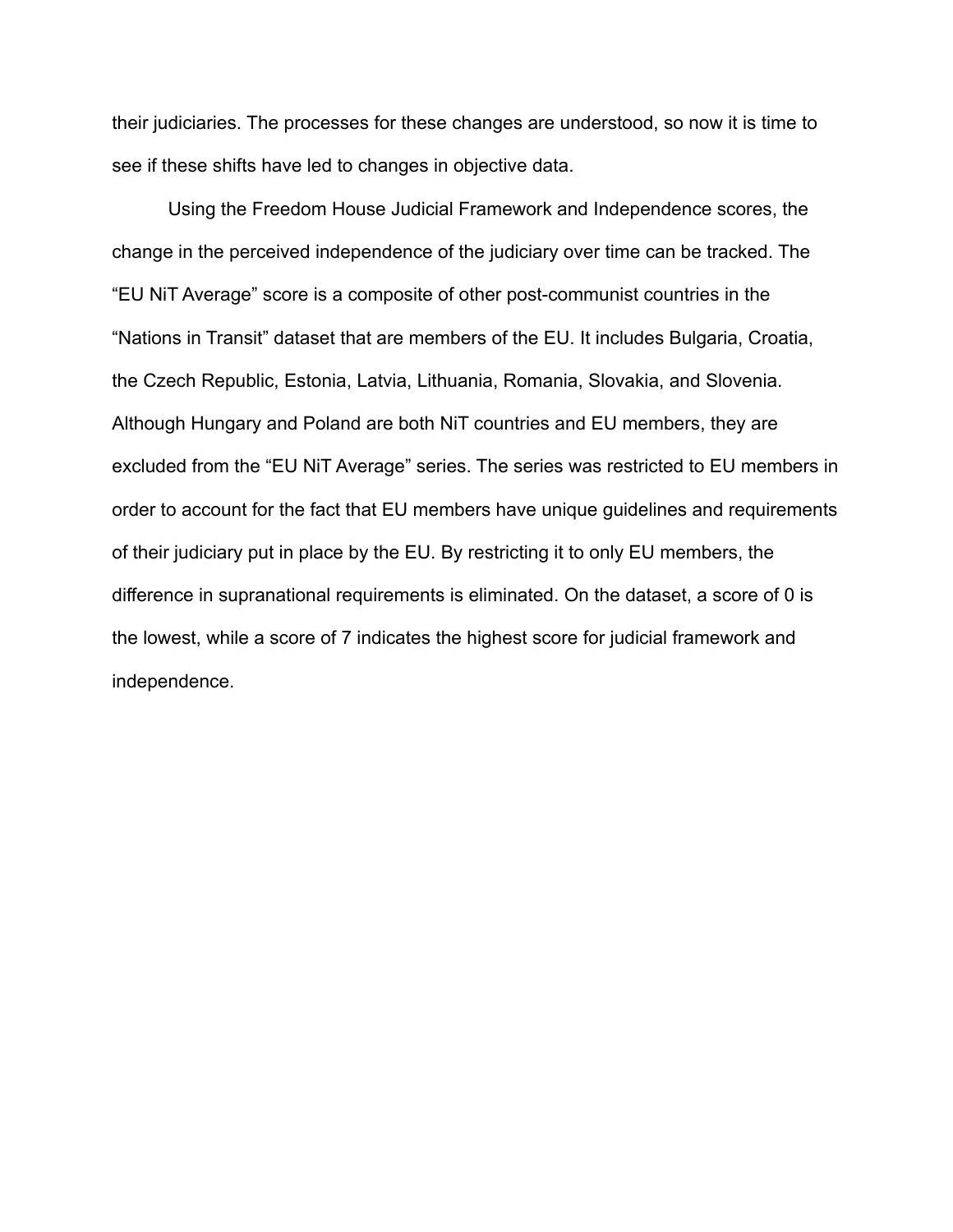

\*Data collected from Freedom House, Nations in Transit Dataset 2005-2021. https://freedomhouse.org/report/nations-transit

As this chart shows, the average score for post-communist EU members has hovered around 5.5 since 2005. Hungary was above the average for EU member Nations in Transit, but experienced a decline beginning in 2009, just before Fidesz was elected. The decline continued until Hungary was scoring 4.25, well below the EU average. Poland's scores for judicial framework and independence matched the EU NiT average until 2016, when it began experiencing a sharp decline. Poland scored a 3.25 in 2022, compared to its 6.00 in 2005; This decline coincides with the election of the PiS government, which gained control in 2015.

This data shows clear support for the idea that the independence of the judiciary has uniquely declined in Poland and Hungary over the last decade. Both nations were remarkably consistent until the elections of the populist governments, before declining dramatically. Other post-communist EU members have, on average, maintained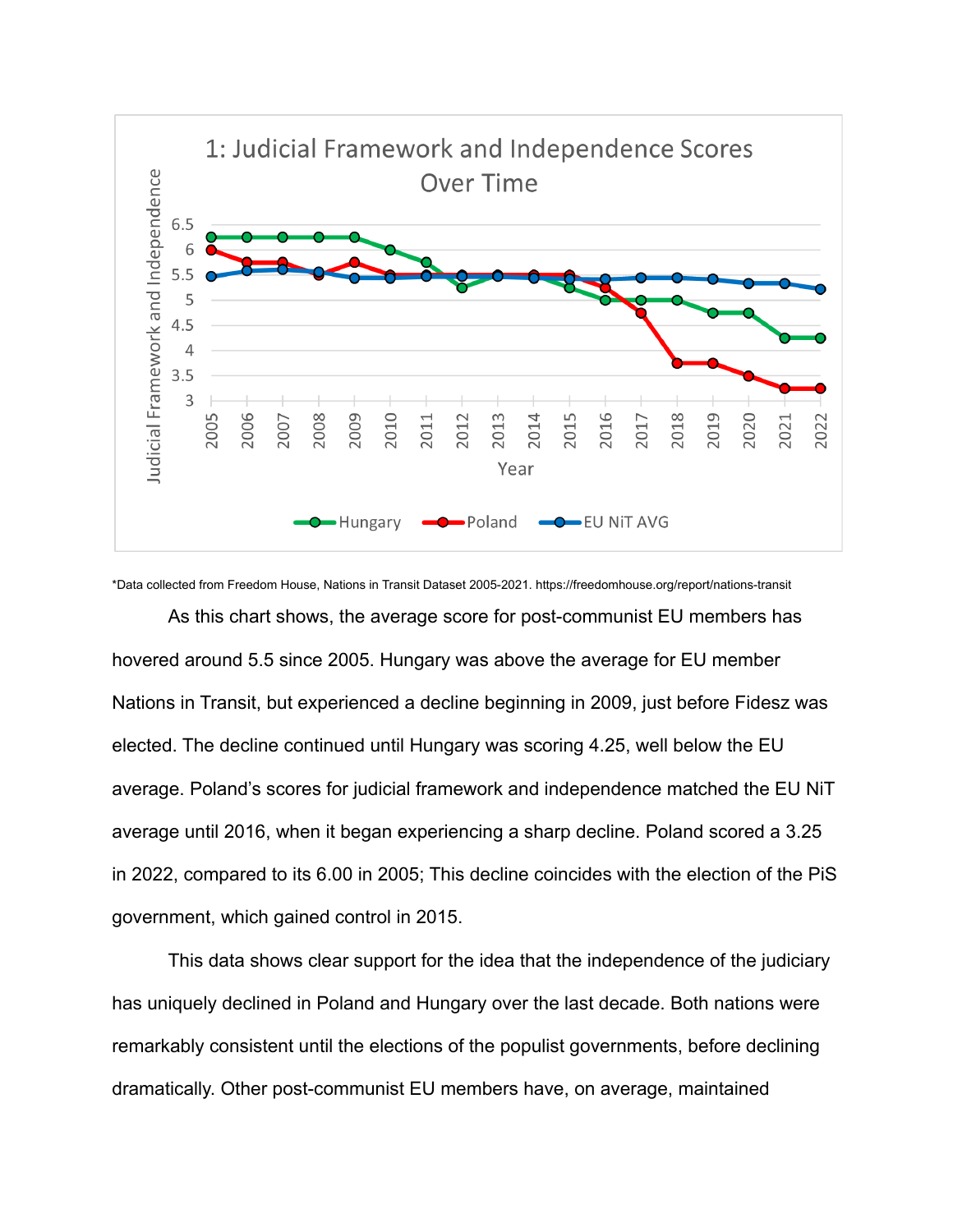relatively constant scores of judicial framework and independence. This suggests that the changes shown in the case studies are being clearly reflected in the Freedom House data. The sharper decline in Poland than Hungary perhaps suggests that the informal and illegal methods employed by the PiS government are more alarming for international scholars than the formally correct methods used by Fidesz.

Moving on to the quality of governance, there is a less noticeable decline. The data for this was taken from the World Bank's World Governance Indicators, a group of data used to track the quality of government of many nations around the world. The data ranges from 2.5, indicating the highest score possible, to -2.5, indicating the lowest. Shown here is the average score of several metrics, including Control of Corruption, Government Effectiveness, Political Stability and Absence of Violence/Terrorism, Regulatory Quality, Rule of Law, and Voice and Accountability. The Control of Corruption, Political Stability, Regulatory Quality, and especially the Rule of Law measures are all connected to the effectiveness of the court system. The EU NiT average series contains the same countries as the previous dataset.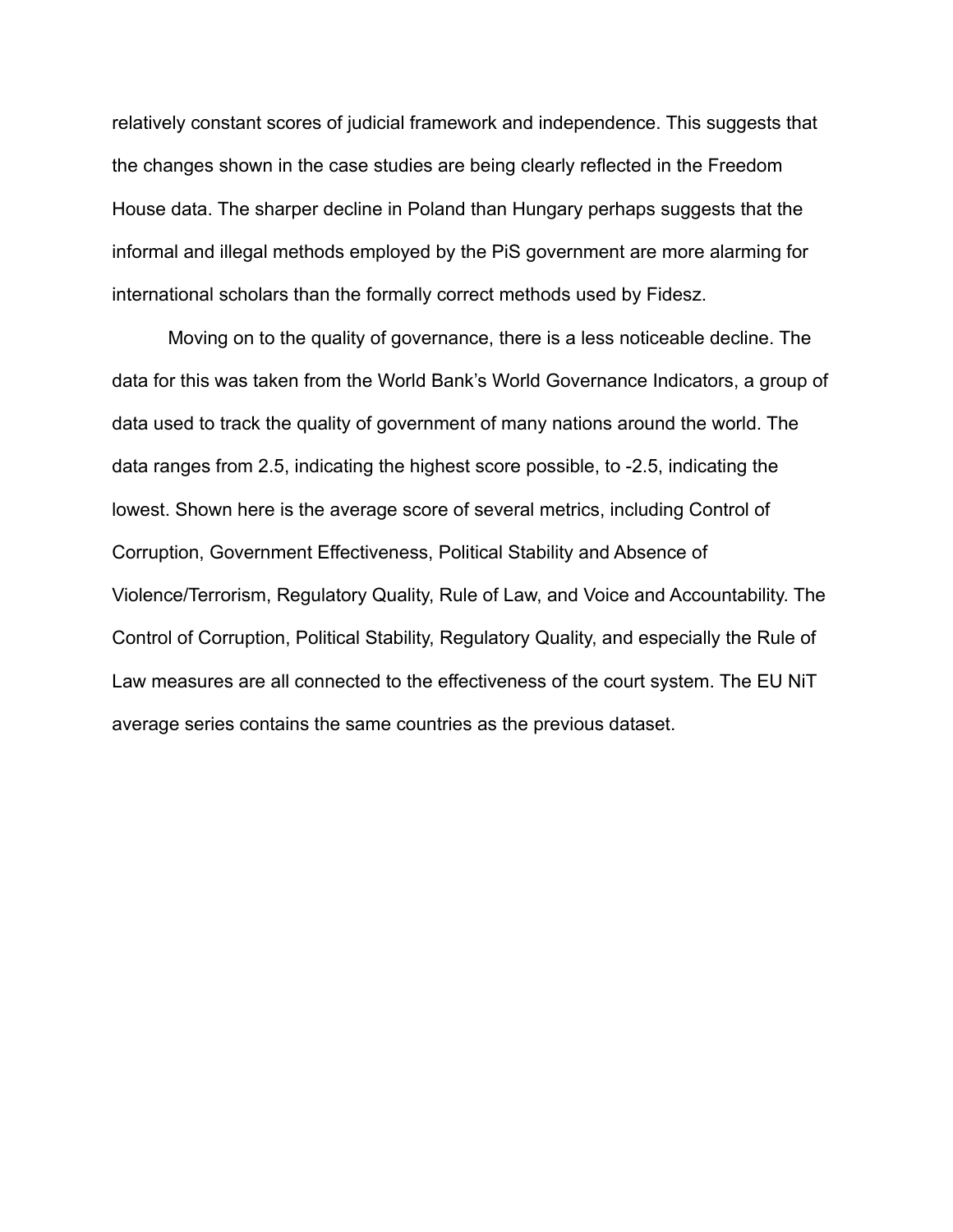

\*Data collected from World Bank, World Governance Indicators 2005-2020. https://databank.worldbank.org/source/worldwide-governance-indicators

This data is far more volatile than the Freedom House data. The EU NiT average has increased slightly over time. Hungary's scores have declined steadily since 2006, perhaps as part of the volatile years preceding the election of Fidesz. Since the election of Fidesz, Hungary's scores have continued to drop with very few exceptions. Poland actually had QoG scores rising significantly faster than the EU NiT average until 2015. Between 2015 and 2016, there was a sharp drop in scores that has continued until 2020. Now Poland's QoG scores are lower than the EU NiT average by a small amount, although they remain higher than Hungary's. This data shows that although the quality of government has been steadily increasing in other post-communist EU countries, Poland and Hungary have been seeing the opposite effect. Despite the popularity of the newly elected governments, objective indicators do not suggest that they are making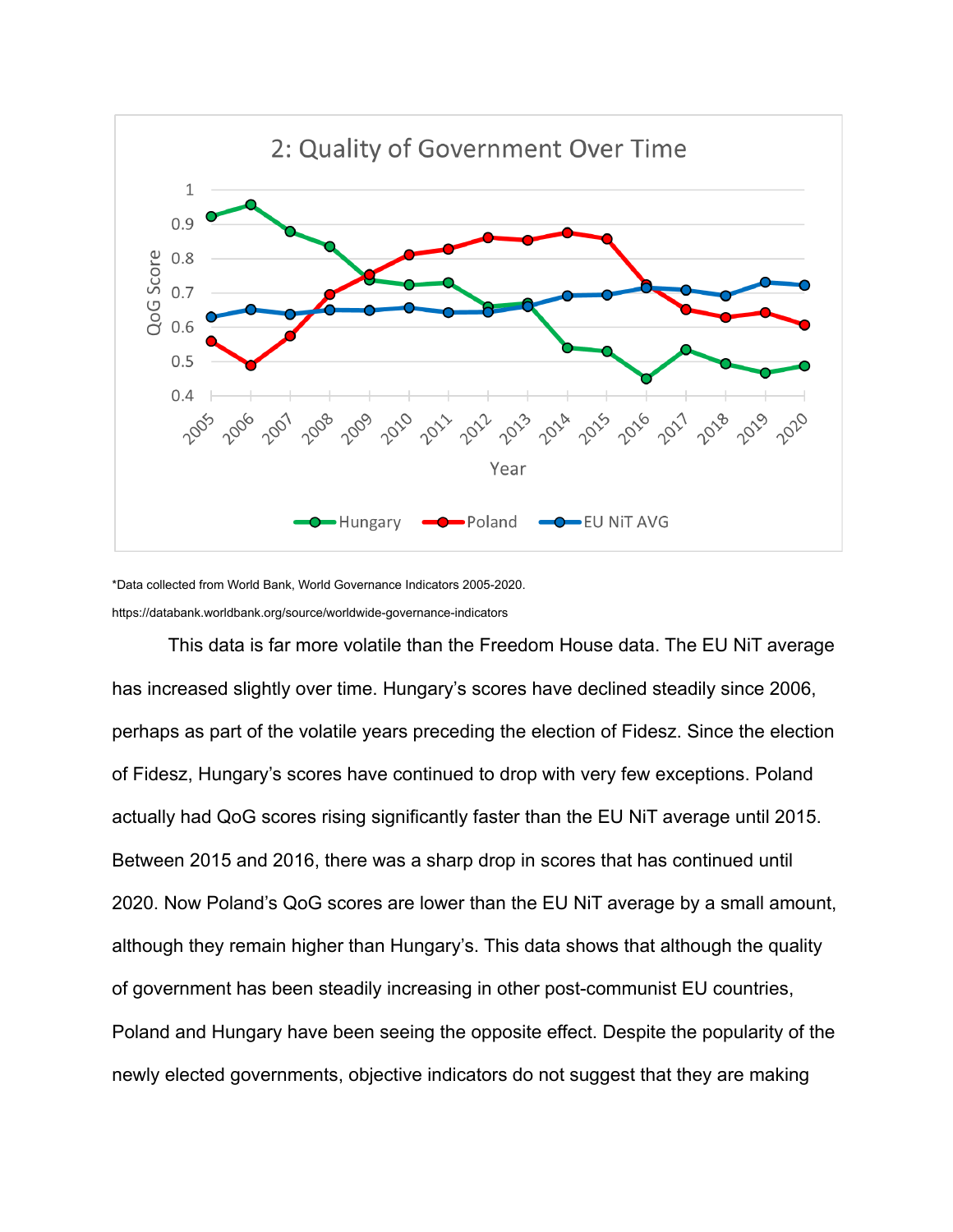their countries better off as a whole. Hungary's scores seem to have leveled off over time, but Poland's descent is more recent and still likely ongoing. It will be interesting to see if Poland is able to control its' quality of government in the near future.

Trust in the national government over time was taken from the Eurobarometer dataset from 2005-2022. The EU NiT Average is composed of the same nations as previous datasets.



\*Data from Eurobarometer Standard Survey, 2005-2022, https://europa.eu/eurobarometer/surveys/browse/all/series/4961

The data here is not what one would expect from previous discussions of these nations. Hungary's trust in the government has been progressively growing, despite increasing partisanship and the erosion of institutions. In the years prior to the 2010 election, the ruling party of Hungary was racked by numerous scandals, which precipitated that overwhelming electoral victory of the Fidesz party. This could potentially explain the decline in governmental trust, followed by the large spike when a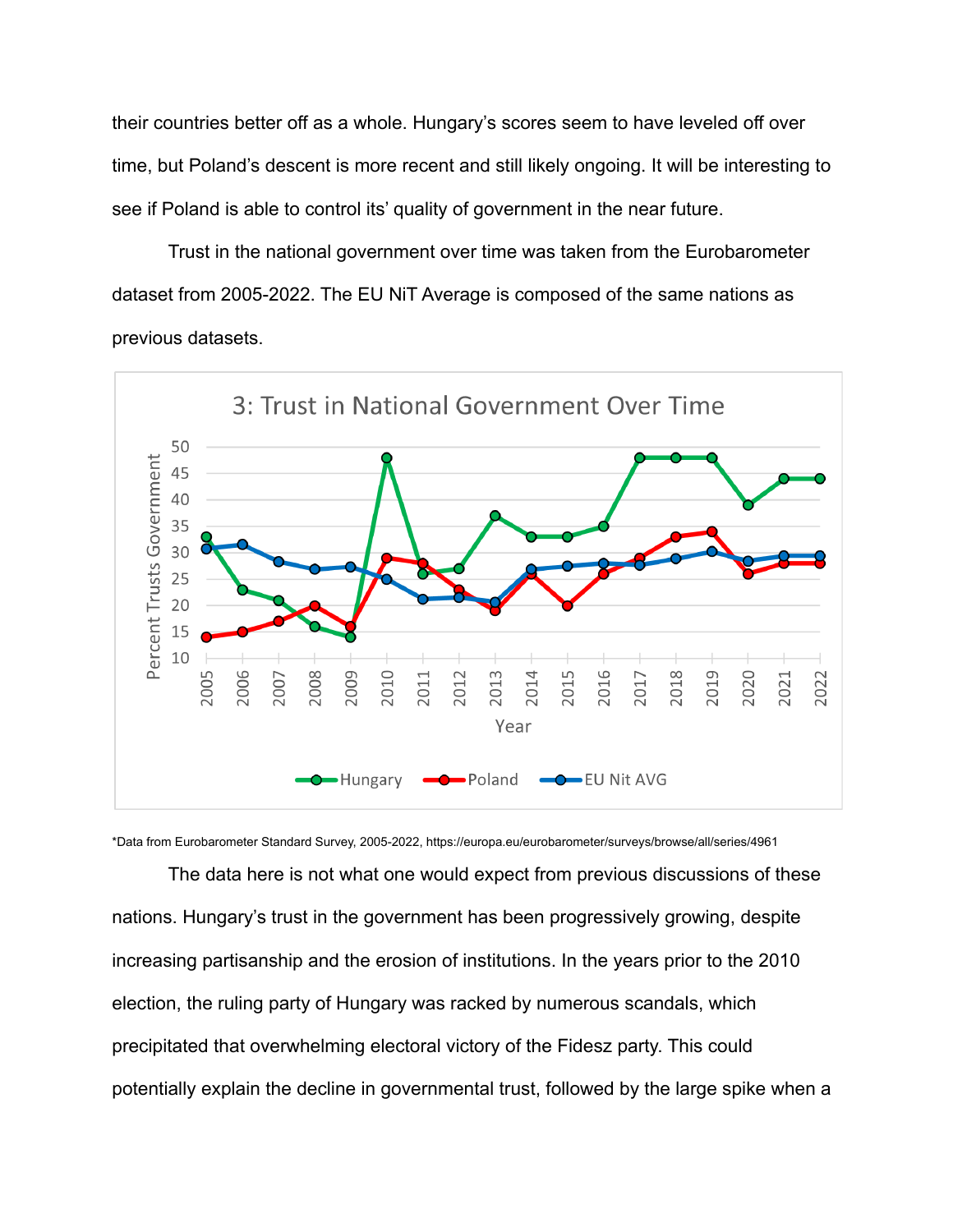populist party swept to victory. Trust declined in the first year of the party, but has steadily grown since then. Perhaps this is a sign of Viktor Orban's continuing popularity among Hungarians, as Orban and the Fidesz party have consistently received the majority of votes.

In Poland, trust in the government has followed the EU NiT standard more closely, but remains low at 28%. It does not seem as if the changes to Poland's Constitutional Court have had significant impacts on the citizenry's trust in the government, despite EU leadership and legal scholars sounding major alarms.

Both Fidesz and PiS may exhibit authoritarian tendencies, but as populist parties, they are by definition popular. Both parties won enough of the vote to receive controlling stakes in the government, and have continued to enjoy broad popular support among the electorate. It would be reasonable to guess that many citizens are associating their trust in the government with their approval of the ruling party, which helps explain the rising levels of trust in the government under these populist regimes.

When analyzing the connection between judicial independence and governmental trust, there appears to be a weakly significant negative correlation between judicial independence and trust in the government. Chart 4 uses Freedom House's Judicial Framework and Independence scores compared to the Eurobarometer's Trust in Government with a 2 year lag. This lag was to account for the fact that changes to judicial framework would likely take some time to affect the public consciousness.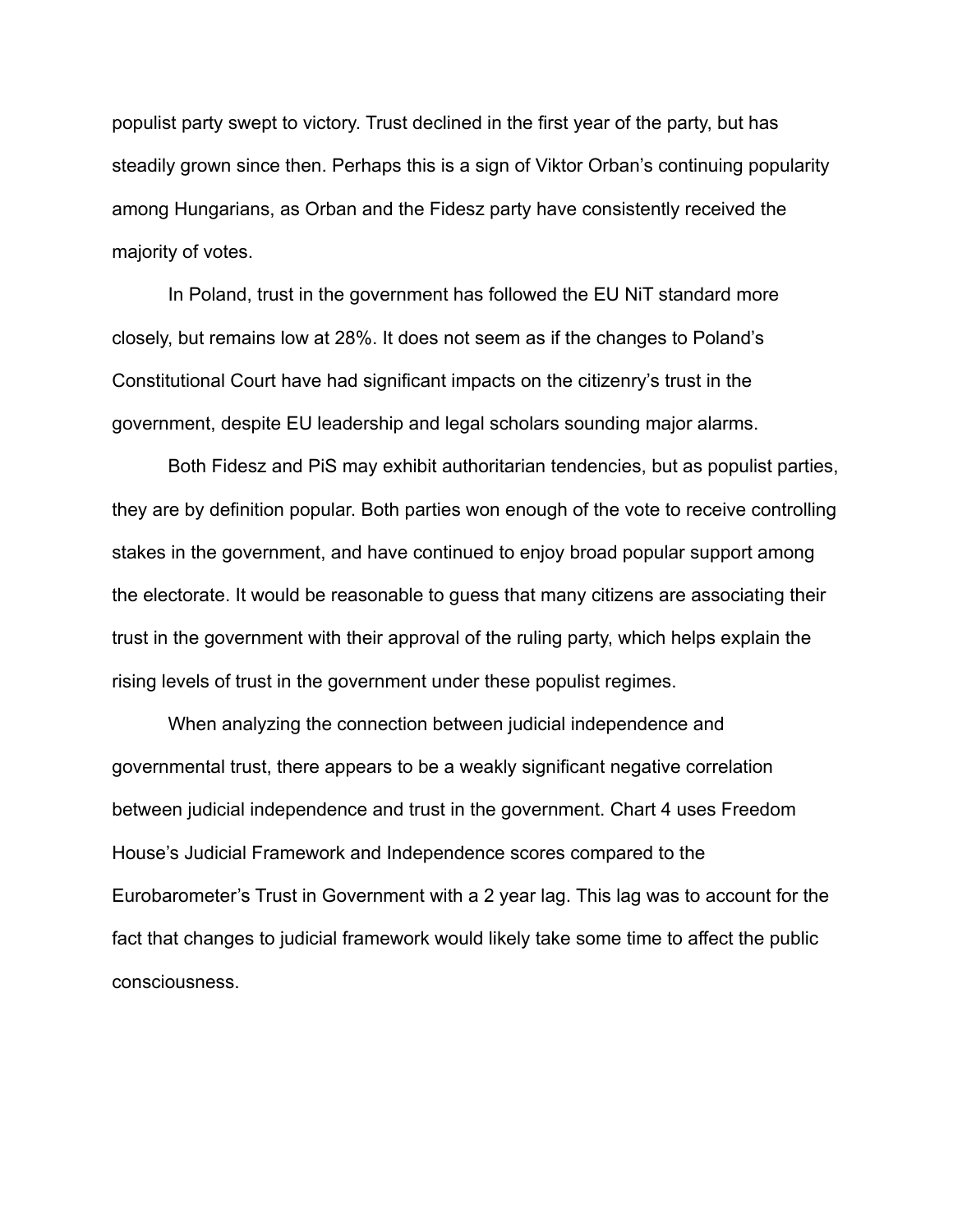

\*Data from Freedom House Nations in Transit Dataset 2005-2020 <https://freedomhouse.org/report/nations-transit> and Eurobarometer Standard Survey 2007-2022 <https://europa.eu/eurobarometer/surveys/browse/all/series/4961>

As shown in chart 4, there is a weak negative correlation between judicial independence and trust in the government. This runs contrary to the literature, which tends to claim that independent institutions are perceived as more trustworthy than partisan ones. Once again, the connection between the popularity of the ruling party and the reduction of judicial independence may play a role in this finding. The elected officials that are reducing the independence of the judiciary are not unpopular dictators, they are popularly elected politicians with broad public support.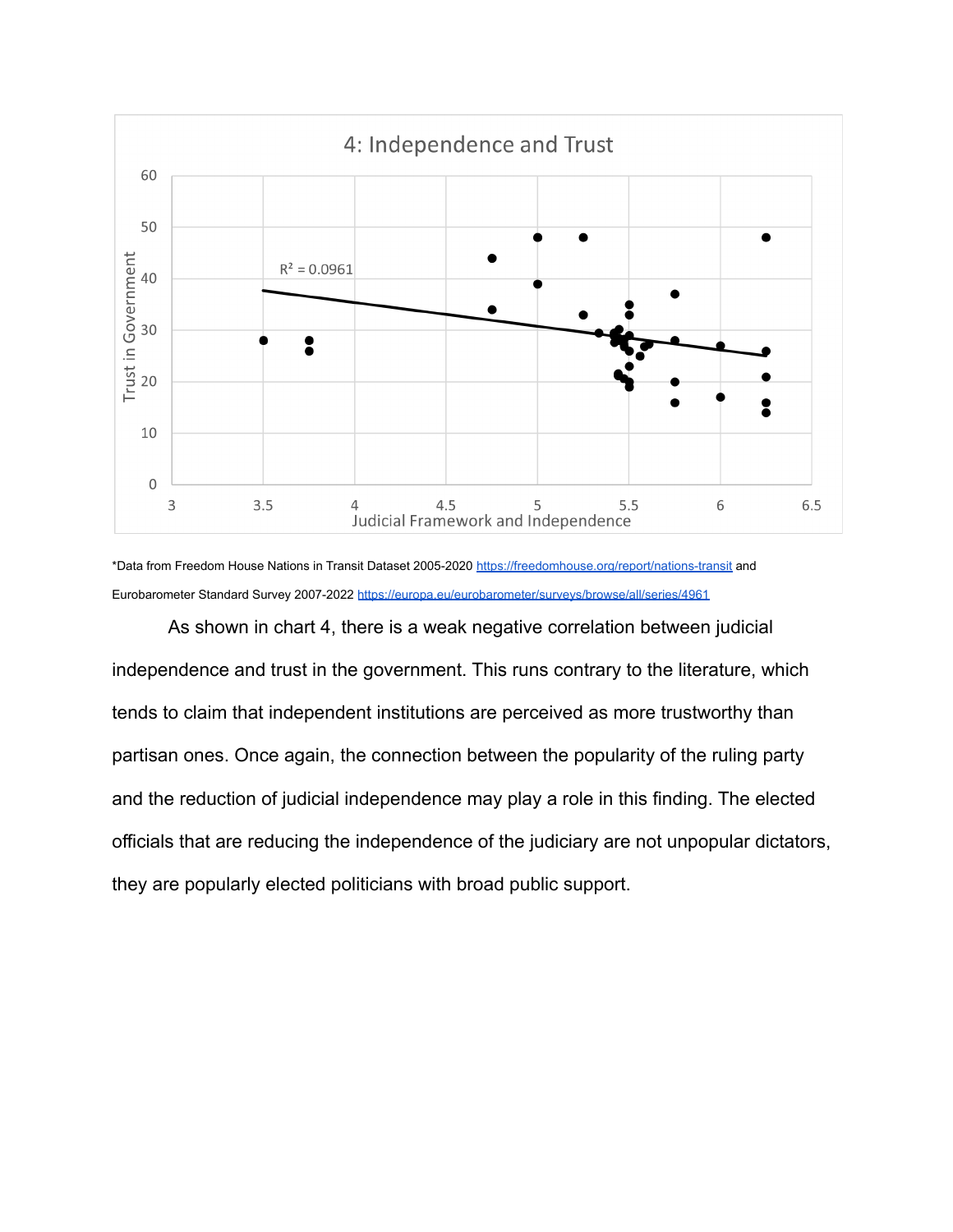

\*Data from World Governance Indicators 2005-2020 <https://databank.worldbank.org/source/worldwide-governance-indicators> and Eurobarometer Standard Survey 2007-2022 <https://europa.eu/eurobarometer/surveys/browse/all/series/4961>

Chart 5 compares the World Governance Indicators Control of Corruption scores with the Eurobarometer Trust in Government results, with a two year lag in the trust data. The analysis finds no significant relationship between the two. This runs contrary to popular literature, which claims that perceptions of corruption are one of the most significant factors in determining government trust. Once again, the popular nature of the ruling parties may be significant in this result. Citizens may be willing to trust the current ruling parties to do the right thing, and be happy that their popularly elected officials are the ones in charge. It is significant that no data points in this set rise above the 50% mark, meaning at no point did the majority of citizens in Hungary, Poland, or the EU NiT average trust their government.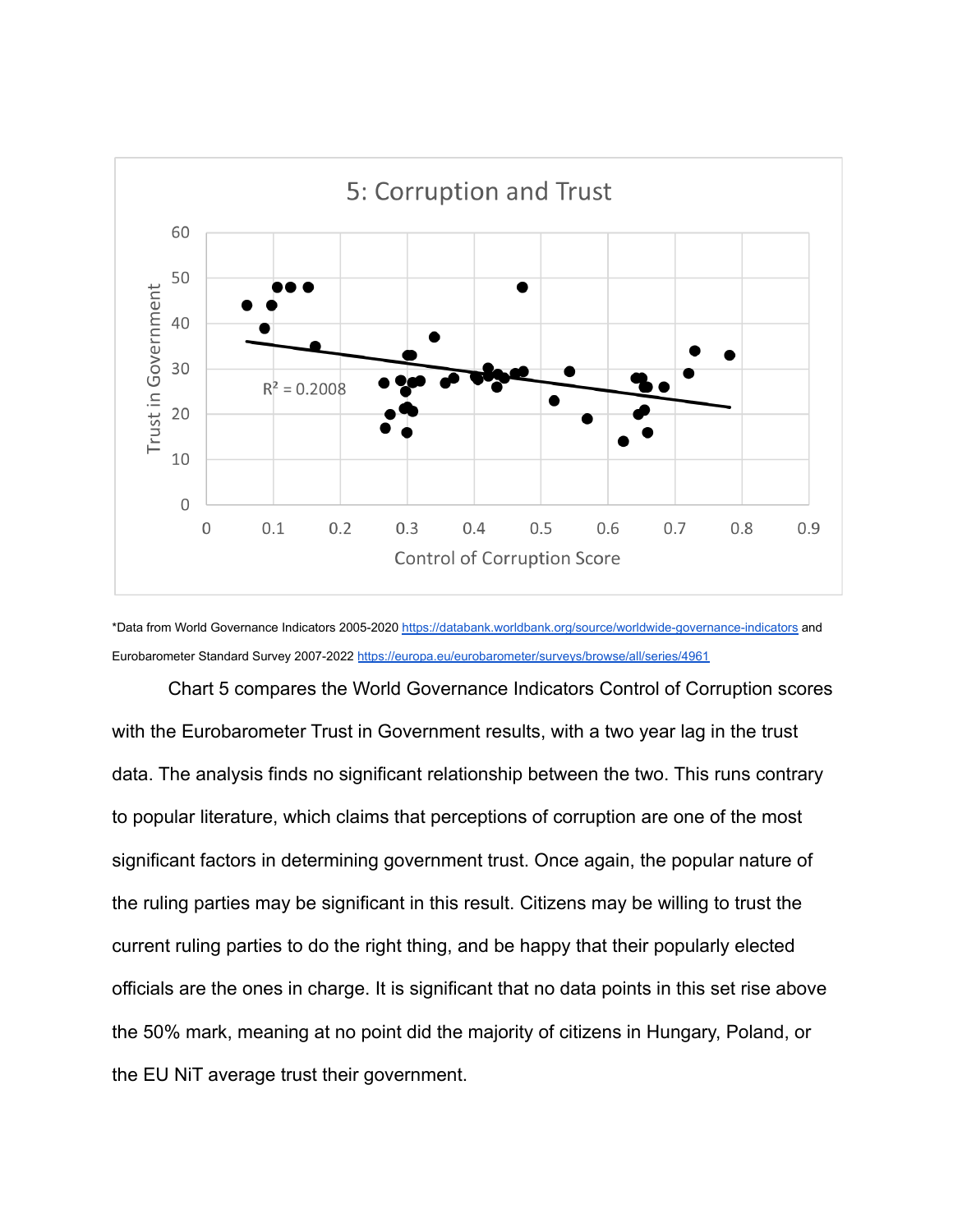### **Conclusion**

In this paper, I asked what could be learned from the Hungarian and Polish experiences regarding judicial independence. A process-tracing research method was utilized to track changes and significant developments in the power of the Hungarian and Polish judiciaries. This showed the various methods governments can use to erode the power and independence of their judiciaries, with Hungary utilizing formal constitutional amendments while Poland's other branches engaged in unconstitutional behavior to pack the courts with supporting justices. These changes resulted in significant decreases to the judicial independence and quality of government scores of Hungary and Poland, but did not lead to large shifts in the trust in government.

In both these countries, it is perhaps notable that the institutions were incredibly young when attacks from other branches began. Neither Poland nor Hungary had strong democratic institutions at any point in their history until 1989, when communism collapsed in Eastern Europe. Given the citizenry's familiarity with authoritarian governments before and during the Soviet occupation, perhaps both governments were more vulnerable to populist authoritarian regimes. This familiarity in the Hungarian and Polish people may help explain why trust in the government has been steadily rising despite the decreasing strength of democratic institutions.

Most significantly, Poland and Hungary were both able to drastically reduce the power and independence of their judiciaries despite their different methods and situations. The Fidesz party in Hungary controlled over two-thirds of Parliament, and so was able to write a new constitution and amend it without any input from the opposition.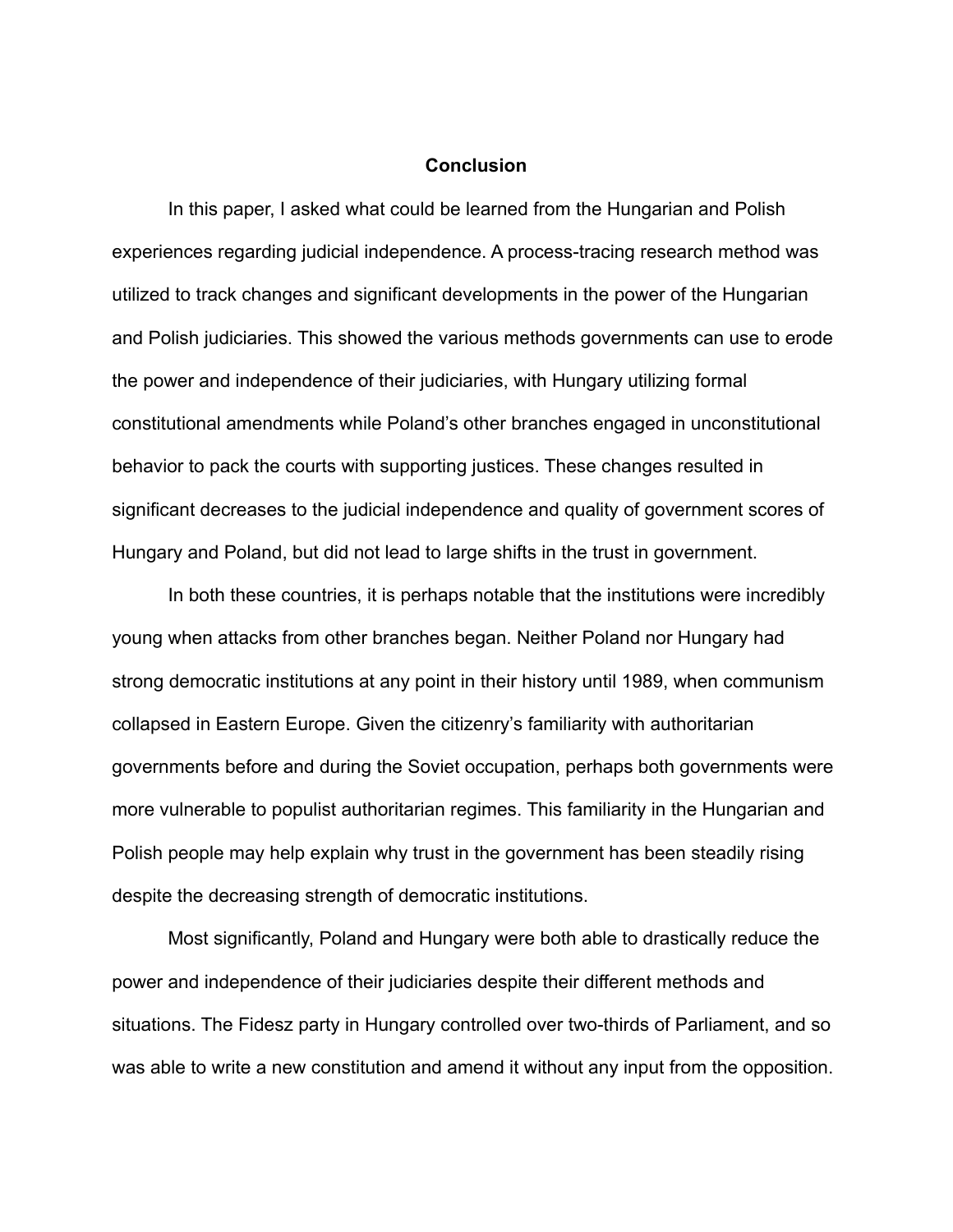This meant they were able to change the structure and independence of the judiciary through official changes to the constitution. In contrast, the Law and Justice party had a simple majority in the legislative branch, which was not enough to amend the constitution. Therefore, Law and Justice had to pass statutes, pack the court with friendly judges, and directly disobey the judiciary. Although these methods are less official than the ones undertaken in Hungary, they were no less effective. In both countries, the judiciaries quickly became a legitimizing institution for the government that stopped effectively challenging laws it may have challenged before the shift. In both countries, this change was remarkably quick, happening within three years of the election of the respective parties. This demonstrates that significant shifts in the power and independence of judiciaries can happen through a variety of processes and with startling speed.

A surprising weak negative correlation was found between judicial independence and trust in government. This runs contrary to most literature, and is perhaps a result of the populist nature of the ruling governments. Citizens may have also disaggregated the judicial branch from the rest of government in their mind, as suggested by various scholars in the literature review. The correlation was incredibly weak, which suggests that more data is necessary to make this result more robust. As it stands, it would not be wise to place too much significance in the finding. Lastly, no correlation was found between Control of Corruption and trust in government. A possible error in this result is that estimated Control of Corruption is different from the citizen's perceptions of corruption, which would be more relevant for trust. Further research is needed on this topic.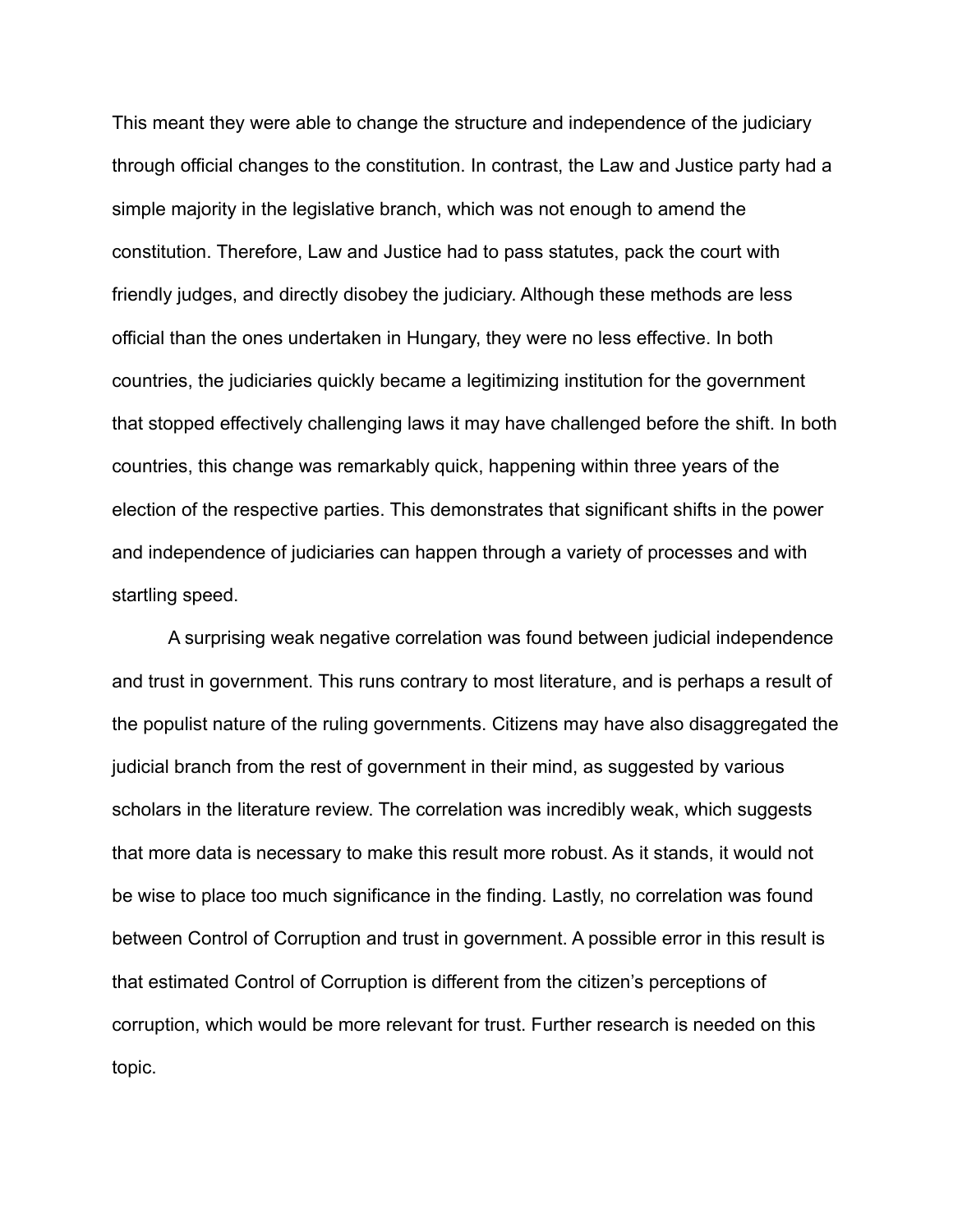Given the structure of this project, it is naturally limited in scope. There are a number of areas that deserve further research where this paper falls short. First, looking at more countries would offer greater understanding of the methods and processes of judicial reform. Hungary reduced the power of its judiciary through constitutional change, while Poland limited its power through political maneuvering. Looking at other nations would offer insight into other ways countries can strengthen or weaken their judiciaries. The most obvious first candidate to look at is the Czech Republic. The Czech Republic shares many historical similarities with Poland and Hungary, but its judiciary has remained strong since its inception. Analysis of how and why this has happened would be beneficial for legal scholars.

Second, greater exploration of the EU's role in regulating the judiciaries of its member countries is needed. This paper touched on the Venice Commission and European Council decrying the changes in Hungary and Poland, but did not offer a thorough examination of the EU's power in either situation. The EU created new tools after observing Hungary's changing judicial powers, and implemented them when Poland began reforming its judicial branch. Further research into the nature of these tools, how effective they are, and the process for getting them passed is warranted.

Thirdly, the research in this paper was hindered by the inconsistent data of the Eurobarometer Standard Survey series. Data exists regarding trust in the judiciary from 2005-2010, 2014, and 2016-2022. This required substituting Trust in Government data into the analysis instead. While they are related, trust in the government and trust in the judiciary are separate variables and may produce separate results. There are other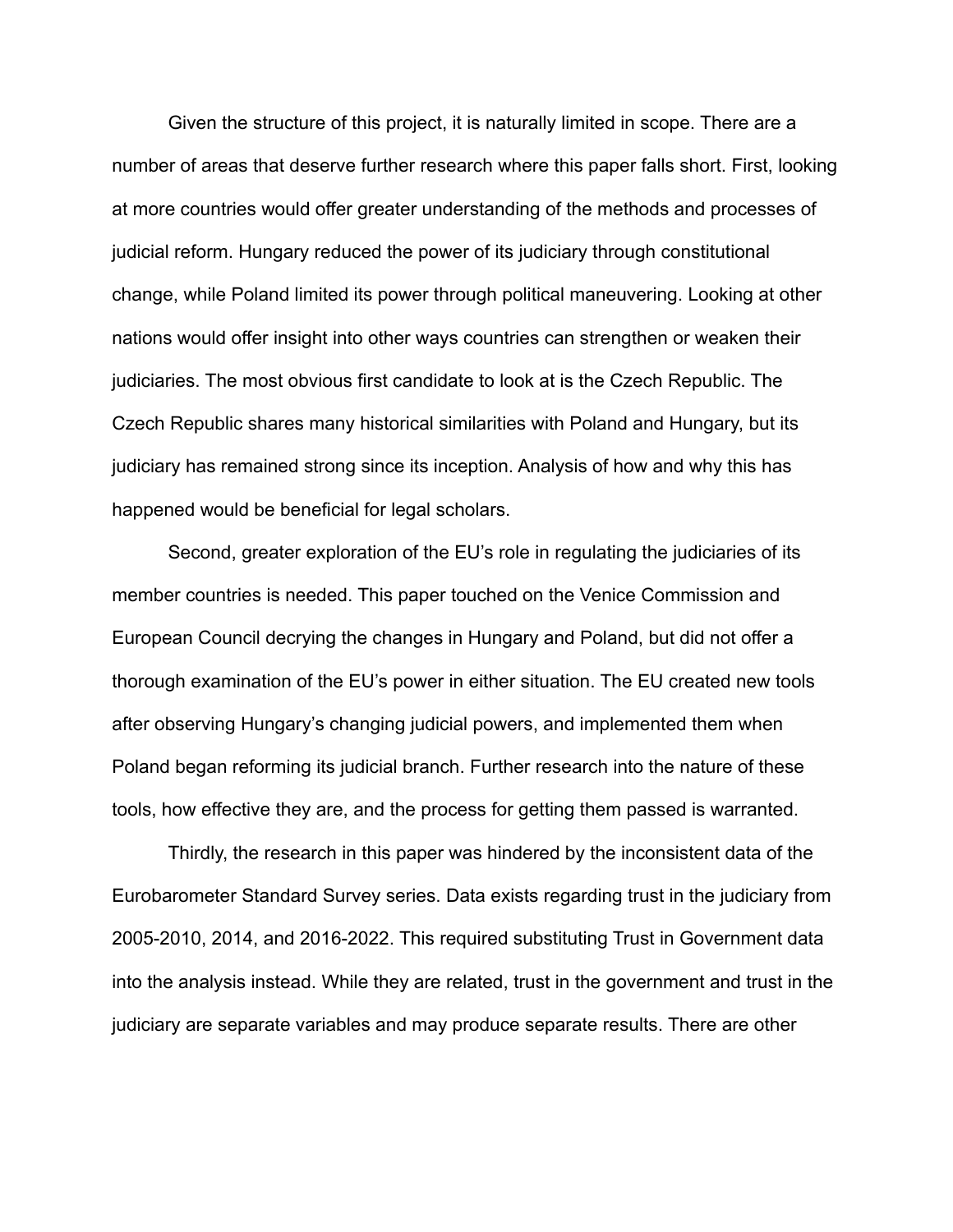datasets that track trust in the judiciary with varying degrees of consistency, which could prove useful in further research.

Poland and Hungary present fascinating case studies for any researcher interested in judicial independence and separation of powers, largely due to the significant changes that have occurred in the past decade. The future trajectory of both these nations is unknown, but with undoubtedly present political scientists with valuable information about the durability of democracy.

#### **Acknowledgements**

This project would not have been possible without a large support network. First, I would like to thank Dr. Cynthia Horne for her patience and guidance as I worked on this project. Her support as I changed my topic of study multiple times was astounding, and helped prevent me from getting overwhelmed by the scope of the project.

Dr. Tristan Goldman has guided me through all four years here at Western, and provided countless hours of conversation and wild tangents. He was my first professor back in Greece 2018, and helped support my Senior Capstone now in 2022.

All of my professors at Western made this possible by teaching me how to read, write, and think. Before Western, I never could have dreamed of writing a 30+ page research paper, but my education made this project achievable.

My friends and family have been instrumental in my success as a student, athlete, and human. It has been a crazy few years, but I'm glad I got to spend them with such wonderful people.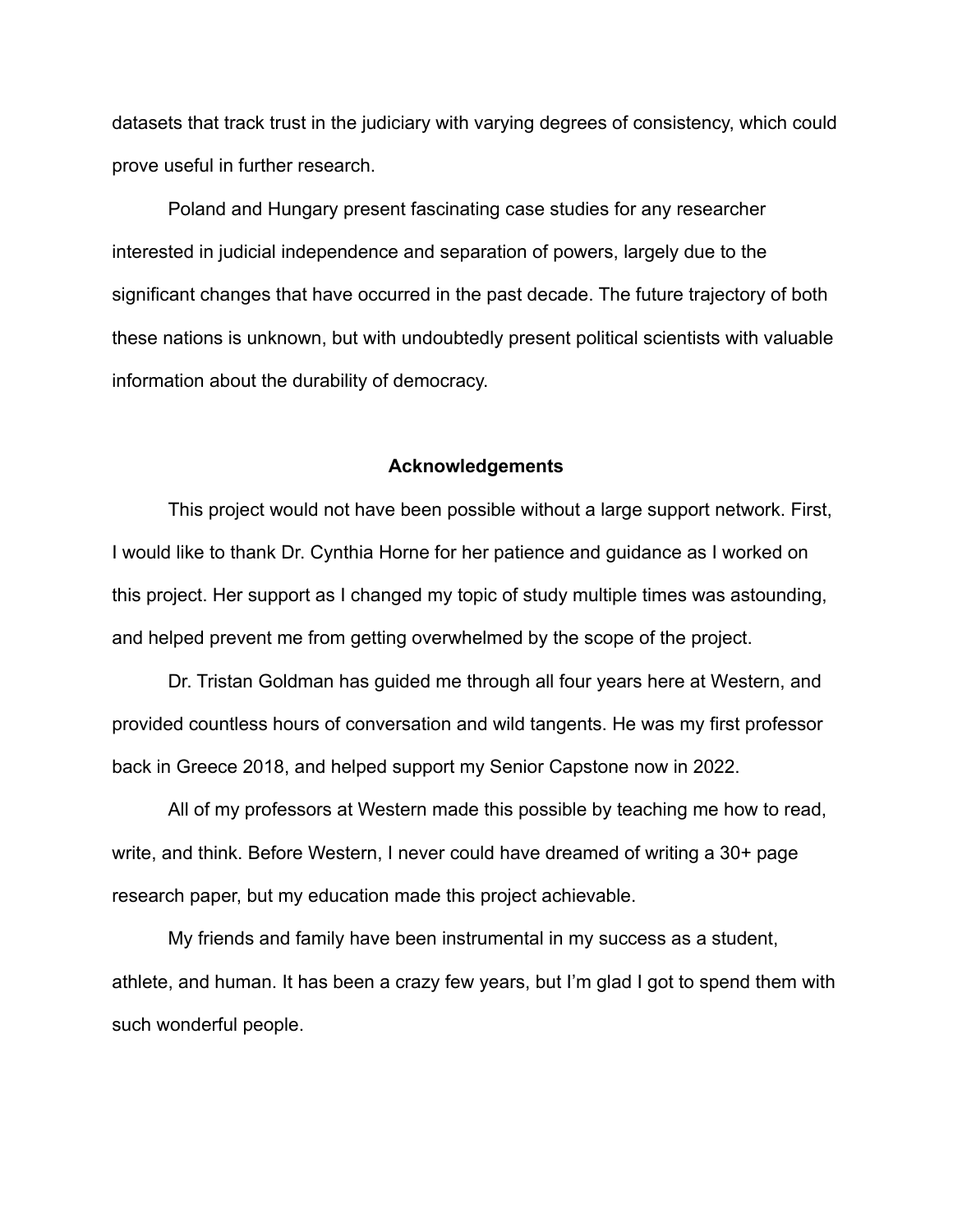## **References**

- "A Guide to the United States' History of Recognition, Diplomatic, and Consular Relations, by Country, since 1776: Poland." *U.S. Department of State*, U.S. Department of State, https://history.state.gov/countries/poland.
- Bator, Paul M. "The Constitution as Architecture: Legislative and Administrative Courts Under Article III." *Indiana Law Journal*, vol. 65, no. 2, Article 2, 1990, pp. 233–275.
- Bernhard, Michael. "Institutional Choice and the Failure of Democracy: The Case of Interwar Poland." *East European Politics and Societies: and Cultures*, vol. 13, no. 1, 1998, pp. 34–70., https://doi.org/10.1177/0888325499013001002.
- Boulanger, Christian. "Europeanization through Judicial Activism? The Hungarian Constitutional Court's Legitimacy and the 'Return to Europe.'" *Spreading Democracy and the Rule of Law?*, 2005, pp. 263–280., [https://doi.org/10.1007/1-4020-3842-9\\_12.](https://doi.org/10.1007/1-4020-3842-9_12)
- Bozóki, András. "Occupy the State: The Orbán Regime in Hungary." *Debatte: Journal of Contemporary Central and Eastern Europe*, vol. 19, no. 3, 2011, pp. 649–663., https://doi.org/10.1080/0965156x.2012.703415.
- Burbank, Stephen B. "The Architecture of Judicial Independence." *Southern California Law Review,* vol. 72, no. Issues 2 & 3, January & March 1999, pp. 315-352. *HeinOnline*, https://heinonline.org/HOL/P?h=hein.journals/scal72&i=330.
- Burbank, Stephen B. "What Do We Mean by Judicial Independence?." *Ohio State Law Journal,* vol. 64, no. 1, 2003, pp. 323-340. *HeinOnline*, https://heinonline.org/HOL/P?h=hein.journals/ohslj64&i=339.
- Caldeira, Gregory A. "Neither the Purse nor the Sword: Dynamics of Public Confidence in the Supreme Court." *American Political Science Review*, vol. 80, no. 4, 1986, pp. 1209–1226., https://doi.org/10.2307/1960864.

Cameron, Edwin. "Judicial independence - a substantive component?." *advocate* (2010): 25.

- Champagne, Anthony. *Television Ads in Judicial Campaigns*. Indiana University, <https://mckinneylaw.iu.edu/ilr/pdf/vol35p669.pdf>.
- Clark, Christopher M. The Sleepwalkers: How Europe Went to War in 1914. Harper Perennial, 2014.
- Cleary, Matthew and Stokes, Susan. Levi, Margaret, et al. *Whom Can We Trust?* Russell Sage Foundation, 2009.

Constitution Act XX of 1949: The Constitution of the Republic of Hungary.

Cornelius, Deborah S. *Hungary in World War II: Caught in the Cauldron*. Fordham University Press, 2011.

Council of Europe. 2017. *The situation of the rule of law and democracy in Poland*. The European Parliament, Resolution P8\_TA(2017)0442. 15 November 2017. Strasbourg: Council of Europe

Djankov, Simeon, et al. "Courts: The Lex Mundi Project." 2002, https://doi.org/10.3386/w8890.

Fabry, A. (2019). The Pre-1989 Origins of Neoliberalism in Hungary. In: The Political Economy of Hungary. Palgrave Pivot, Cham. [https://doi.org/10.1007/978-3-030-10594-5\\_3](https://doi.org/10.1007/978-3-030-10594-5_3)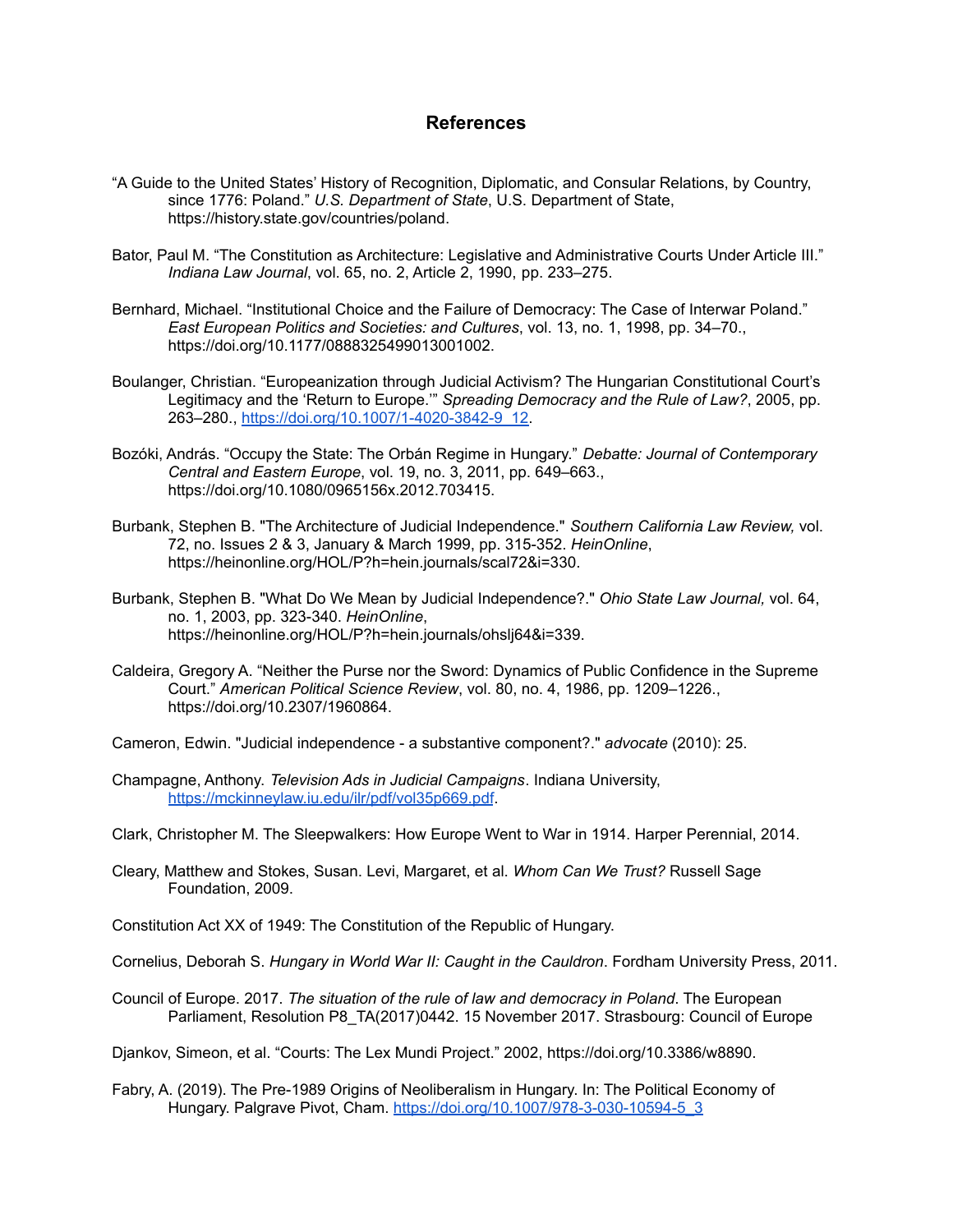- Ferejohn, John. "Independent Judges, Dependent Judiciary: Explaining Judicial Independence." *Southern California Law Review,* vol. 72, no. Issues 2 & 3, January & March 1999, pp. 353-384. *HeinOnline*, https://heinonline.org/HOL/P?h=hein.journals/scal72&i=363.
- Geyh, Charles G. "Why Judicial Elections Stink." *Digital Repository at Maurer Law*, <https://www.repository.law.indiana.edu/cgi/viewcontent.cgi?article=1337&context=facpub>
- Gibson, James L., et al. "On the Legitimacy of National High Courts." *American Political Science Review*, vol. 92, no. 2, 1998, pp. 343–358., https://doi.org/10.2307/2585668.
- GRIMMELIKHUIJSEN, STEPHAN, and ALBERT KLIJN. "The Effects of Judicial Transparency On Public Trust: Evidence from a Field Experiment." *Public Administration*, vol. 93, no. 4, 2015, pp. 995–1011., https://doi.org/10.1111/padm.12149.
- Halmai, Gabor. *Dismantling Constitutional Review in Hungary*. Rivista di diritti comparati, 2019
- Hardin, Russell. "Do We Want Trust in Government?" *Democracy and Trust*, edited by Mark E. Warren, Cambridge University Press, Cambridge, 1999, pp. 22–41.
- Hardin, Russell. *Trust and Trustworthiness*. Russell Sage Foundation, 2002.
- Hume, D. (1994). Of the independency of Parliament. In K. Haakonssen (Ed.), *Hume: Political Essays* (Cambridge Texts in the History of Political Thought, pp. 24-27). Cambridge: Cambridge University Press. doi:10.1017/CBO9781139170765.011
- Jamieson, Kathleen Hall, and Bruce W. Hardy. "Will Ignorance & Partisan Election of Judges Undermine Public Trust in the Judiciary?" *Daedalus*, vol. 137, no. 4, 2008, pp. 11–15., https://doi.org/10.1162/daed.2008.137.4.11.
- Kovács, Kriszta, and Kim Lane Scheppele. "The Fragility of an Independent Judiciary: Lessons from Hungary and Poland—and the European Union." *Communist and Post-Communist Studies*, vol. 51, no. 3, 2018, pp. 189–200., https://doi.org/10.1016/j.postcomstud.2018.07.005.
- Kubow, Magdalena. "The Solidarity Movement in Poland: Its History and Meaning in Collective Memory." *The Polish Review*, vol. 58, no. 2, 2013, pp. 3–14. *JSTOR*, https://doi.org/10.5406/polishreview.58.2.0003. Accessed 25 May 2022.
- Levi, Margaret, and Laura Stoker. "Political Trust and Trustworthiness." *Annual Review of Political Science*, vol. 3, no. 1, 2000, pp. 475–507., https://doi.org/10.1146/annurev.polisci.3.1.475.
- Levi, Margaret, et al. *Whom Can We Trust?* Russell Sage Foundation, 2009
- Liu, Christopher, and Stolle, Dietland. Zmerli, Sonja, and van der Meer, Tom W. G. *Handbook on Political Trust*. Edward Elgar Publishing, 2017.
- Mach, Zdzislaw, et al. "The Roman Catholic Church and the Dynamics of Social Identity in Polish Society." *The Religious Roots of Contemporary European Identity*, Continuum, London, 2011.
- McMillan, J, and Christopher Woodruff. "Dispute Prevention without Courts in Vietnam." *Journal of Law, Economics, and Organization*, vol. 15, no. 3, 1999, pp. 637–658., https://doi.org/10.1093/jleo/15.3.637.

Montinola, Gabriella. Levi, Margaret, et al. *Whom Can We Trust?* Russell Sage Foundation, 2009.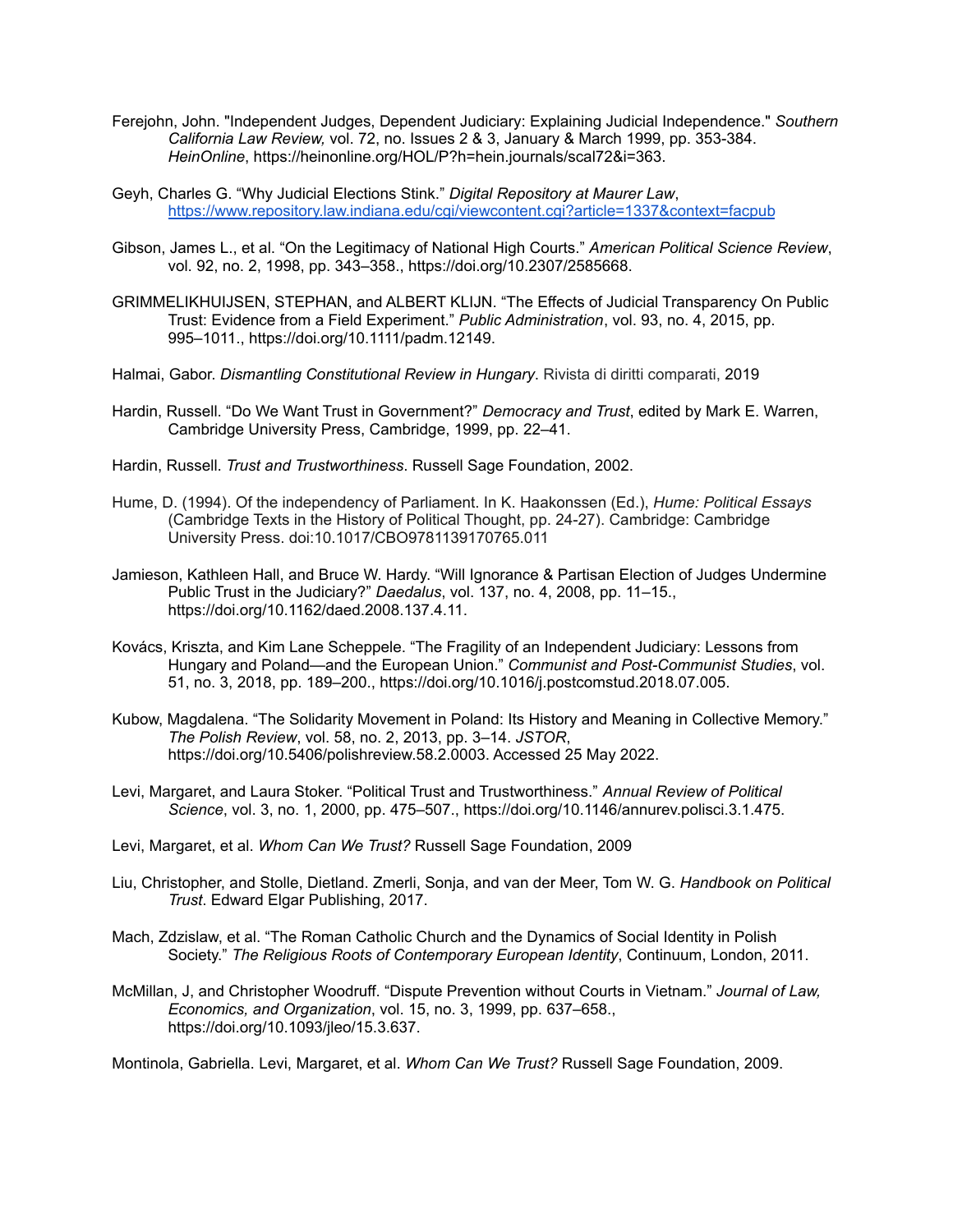- Mizrahi, Shlomo, et al. "Antecedents of Trust in the Judiciary: Between Fair Process and High Satisfaction." *International Public Management Journal*, vol. 24, no. 2, 2020, pp. 250–268., https://doi.org/10.1080/10967494.2020.1819920.
- Nolan, Cathal J. "World War II: German Invasion of Poland (September 1-October 5, 1939)." *The Encyclopedia of War*, 2011, https://doi.org/10.1002/9781444338232.wbeow705.
- Norris, Pippa. Zmerli, Sonja, and van der Meer, Tom W. G. *Handbook on Political Trust*. Edward Elgar Publishing, 2017.
- Pogany, Istvan. "Constitutional Reform in Central and Eastern Europe: Hungary's Transition to Democracy." *International and Comparative Law Quarterly*, vol. 42, no. 2, 1993, pp. 332–355., doi:10.1093/iclqaj/42.2.332.
- Prazmowska, Anita. *Poland: A Modern History*. I. B. Tauris & Company, Limited, 2010.
- Putnam, Robert. *Bowling Alone*. Simon & Schuster, 2000.
- Rahn, Wendy M., and John E. Transue. "Social Trust and Value Change: The Decline of Social Capital in American Youth, 1976-1995." *Political Psychology*, vol. 19, no. 3, 1998, pp. 545–65. *JSTOR*, [http://www.jstor.org/stable/3792177.](http://www.jstor.org/stable/3792177)
- "Resident Representative Office in Hungary." *IMF*, 21 Feb. 2013, https://www.imf.org/en/Countries/ResRep/HUN.
- Rose-Ackerman, Susan. *From Elections to Democracy: Building Accountable Government in Hungary and Poland*. Cambridge University Press, 2007.
- Rothstein, Bo, and Dietlind Stolle. "The State and Social Capital: An Institutional Theory of Generalized Trust." *Comparative Politics*, vol. 40, no. 4, Comparative Politics, Ph.D. Programs in Political Science, City University of New York, 2008, pp. 441–59, https://doi.org/10.2307/20434095..
- Rohrschneider, Robert. "Institutional Quality and Perceptions of Representation in Advanced Industrial Democracies." *Comparative Political Studies*, vol. 38, no. 7, 2005, pp. 850–874., https://doi.org/10.1177/0010414005276305.
- Rothstein, B., et al. *Creating Social Trust in Post-Socialist Transition*. Palgrave Macmillan Ltd, 2004.
- ROUSSEY, LUDIVINE, and BRUNO DEFFAINS. "Trust in Judicial Institutions: An Empirical Approach." *Journal of Institutional Economics*, vol. 8, no. 3, 2012, pp. 351–369., https://doi.org/10.1017/s174413741200001x.
- Sachs, Jeffrey, and David Lipton. "Poland's Economic Reform." *Foreign Affairs*, vol. 69, no. 3, 1990, pp. 47–66. *JSTOR*, https://doi.org/10.2307/20044400. Accessed 25 May 2022.
- Sadurski, Wojciech. "How Democracy Dies (in Poland): A Case Study of Anti-Constitutional Populist Backsliding." *Revista Forumul Judecatorilor (Judiciary Forum Review),* vol. 2018, no. 1, 2018, pp. 104-178. *HeinOnline*, https://heinonline.org/HOL/P?h=hein.journals/judioruie2018&i=104.
- Sakmyster, Thomas L. *Hungary's Admiral on Horseback: Miklós Horthy, 1918-1944*. East European Monographs, 1994.
- Scheppele, Kim Lane. "Constitutional Negotiations." *International Sociology*, vol. 18, no. 1, 2003, pp. 219–238., https://doi.org/10.1177/0268580903018001012.